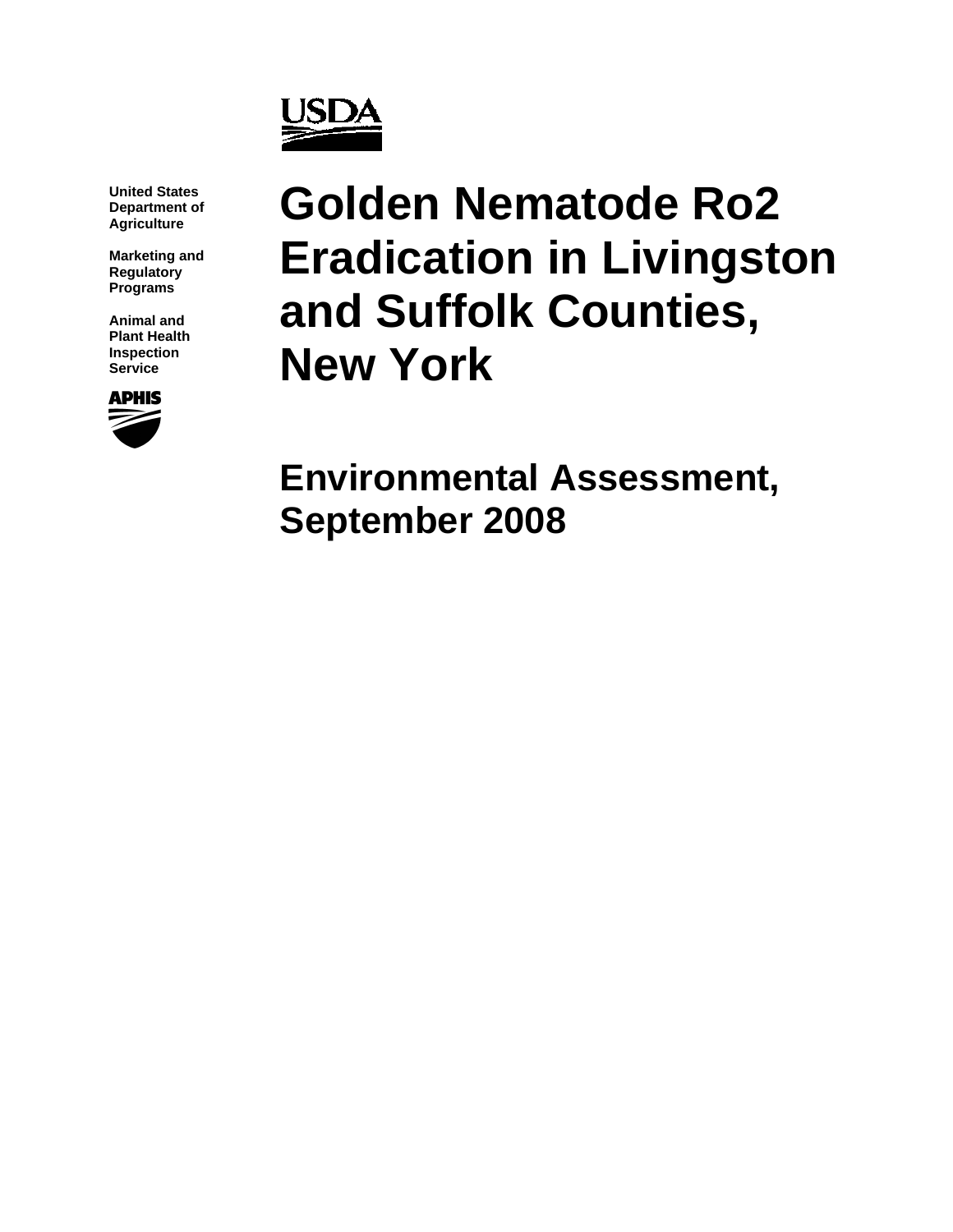## **Golden Nematode Ro2 Eradication in Livingston and Suffolk Counties, New York**

## **Environmental Assessment, September 2008**

#### **Agency Contact:**

Osama El-Lissy Director, Emergency Management Emergency and Domestic Programs Animal Plant Health Inspection Service U.S. Department of Agriculture 4700 River Rd. Unit 134 Riverdale, MD 20737

The U.S. Department of Agriculture (USDA) prohibits discrimination in all its programs and activities on the basis of race, color, national origin, sex, religion, age, disability, political beliefs, sexual orientation, or marital or family status. (Not all prohibited bases apply to all programs.) Persons with disabilities who require alternative means for communication of program information (Braille, large print, audiotape, etc.) should contact USDA'S TARGET Center at (202) 720–2600 (voice and TDD).

\_\_\_\_\_\_\_\_\_\_\_\_\_\_\_\_\_\_\_\_\_\_\_\_\_\_\_\_\_\_\_\_\_\_\_\_\_\_\_\_\_\_\_\_\_\_\_\_\_\_\_\_\_\_\_\_\_\_

To file a complaint of discrimination, write USDA, Director, Office of Civil Rights, Room 326–W, Whitten Building, 1400 Independence Avenue, SW, Washington, DC 20250–9410 or call (202) 720–5964 (voice and TDD). USDA is an equal opportunity provider and employer.

\_\_\_\_\_\_\_\_\_\_\_\_\_\_\_\_\_\_\_\_\_\_\_\_\_\_\_\_\_\_\_\_\_\_\_\_\_\_\_\_\_\_\_\_\_\_\_\_\_\_\_\_\_\_\_\_\_\_ Mention of companies or commercial products in this report does not imply recommendation or endorsement by the U.S. Department of Agriculture over others not mentioned. USDA neither guarantees nor warrants the standard of any product mentioned. Product names are mentioned solely to report factually on available data and to provide specific information.

This publication reports research involving pesticides. All uses of pesticides must be registered by appropriate State and/or Federal agencies before they can be recommended.

\_\_\_\_\_\_\_\_\_\_\_\_\_\_\_\_\_\_\_\_\_\_\_\_\_\_\_\_\_\_\_\_\_\_\_\_\_\_\_\_\_\_\_\_\_\_\_\_\_\_\_\_\_\_\_\_\_\_

CAUTION: Pesticides can be injurious to humans, domestic animals, desirable plants, and fish or other wildlife—if they are not handled or applied properly. Use all pesticides selectively and carefully. Follow recommended practices for the disposal of surplus pesticides and pesticide containers.

\_\_\_\_\_\_\_\_\_\_\_\_\_\_\_\_\_\_\_\_\_\_\_\_\_\_\_\_\_\_\_\_\_\_\_\_\_\_\_\_\_\_\_\_\_\_\_\_\_\_\_\_\_\_\_\_\_\_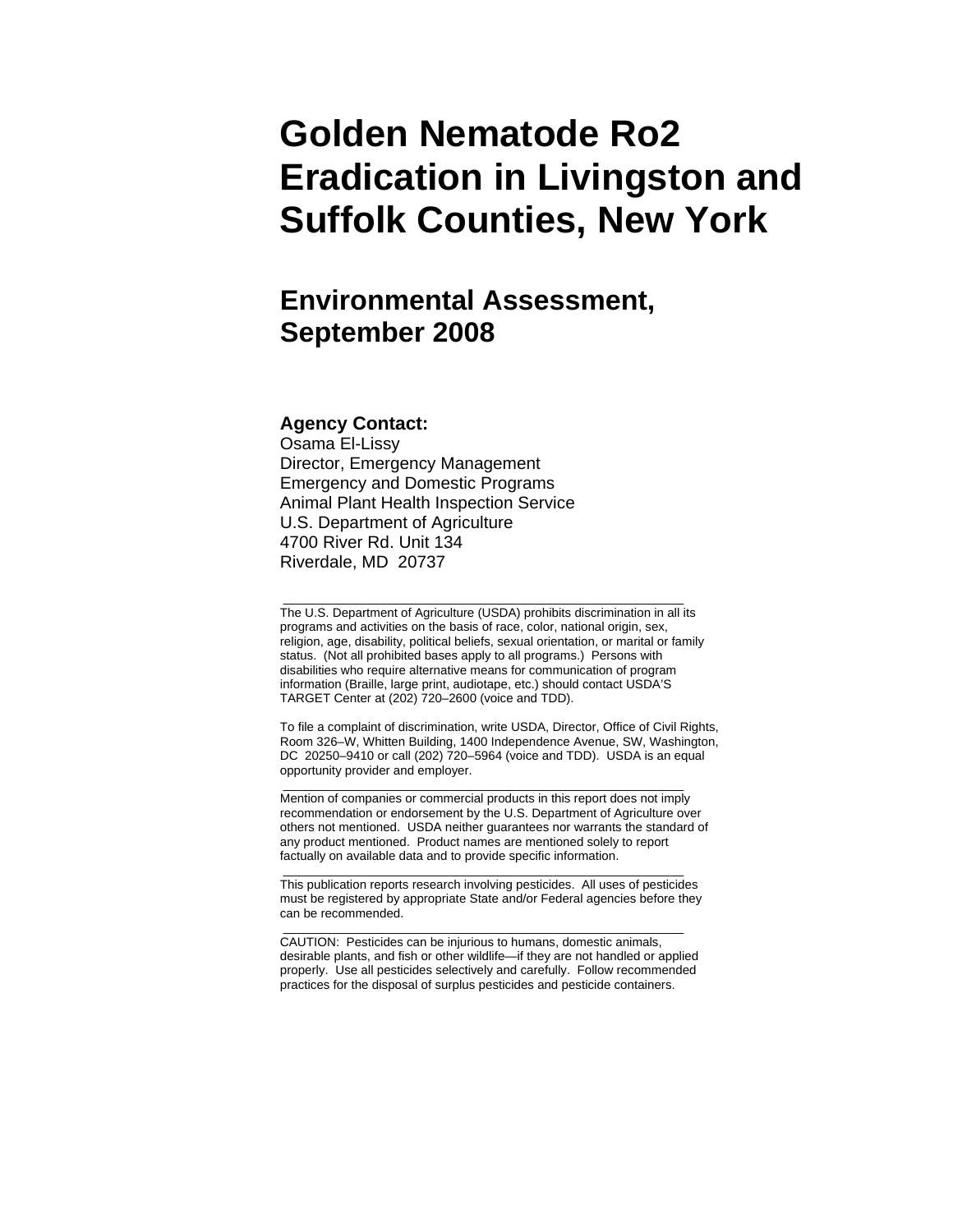## **Table of Contents**

| D. Threatened, Endangered, and Protected Species 15 |
|-----------------------------------------------------|
|                                                     |
| VII. Agencies and Individuals Consulted 18          |
|                                                     |
| <b>Appendix A. Potential Host Plants for</b>        |

*Globodera rostochiensis*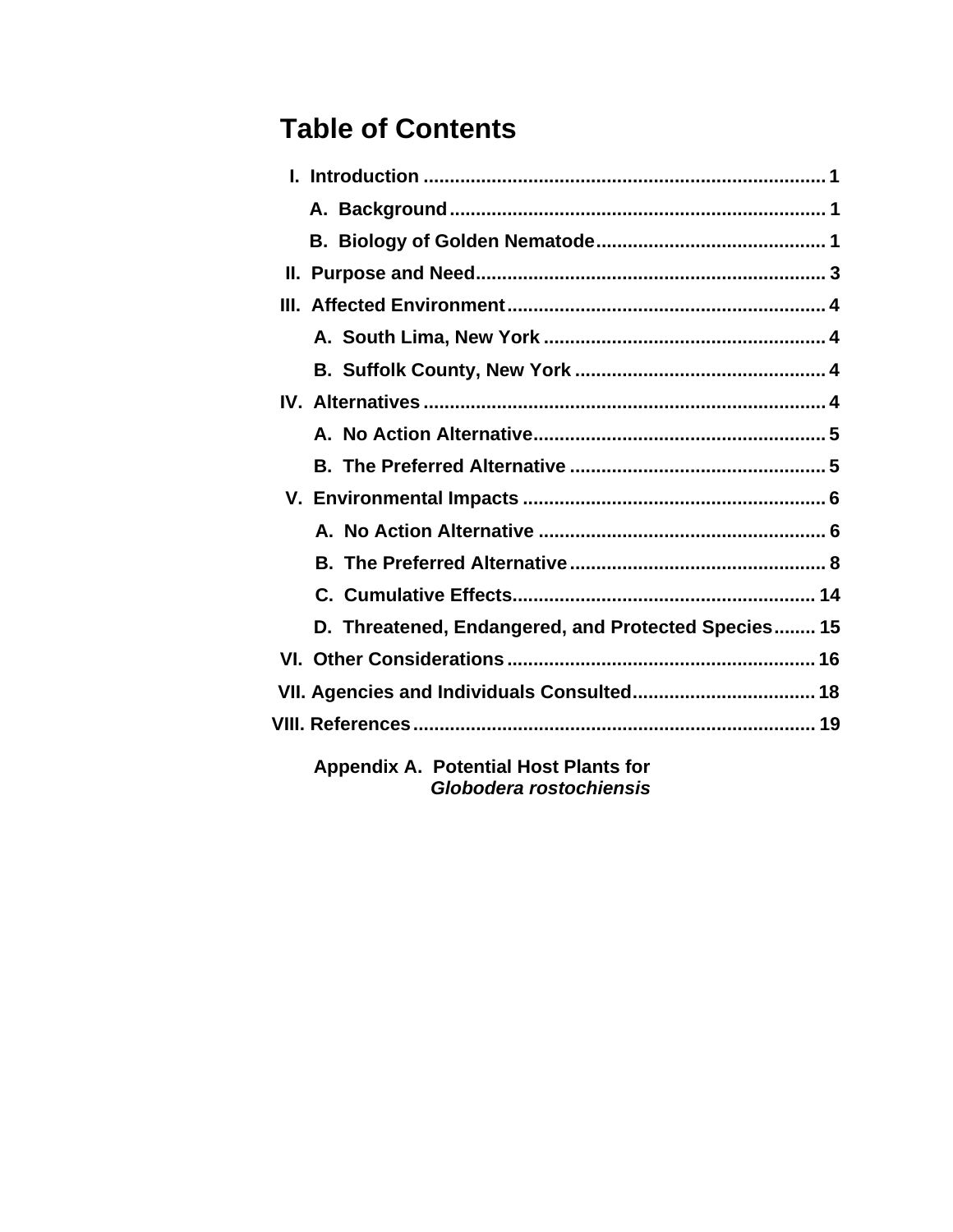## **I. Introduction**

#### **A. Background**

Golden nematode, *Globodera rostochiensis*, (GN) is considered to be potentially more dangerous than any of the insects and diseases affecting the potato industry. Once GN is established, potato production is impractical except in long crop rotations or when planting GN-resistant potato varieties. Potatoes and tomatoes are the principal crops of economic importance that are attacked by this pest. The nematode also reproduces on the roots of eggplant and other nonagricultural solanaceous plants.

GN was first discovered in the United States in 1941, when it was found to be responsible for serious crop damage in a potato field on Long Island, New York. Effective State/Federal quarantine, established and maintained for over 50 years, has limited the spread of GN to nine New York counties. Less than 6,000 acres are known to be infested.

The National Potato Council's 1994 Potato Statistical Yearbook shows that in 1992, potatoes were grown commercially in 35 States. The U.S. Department of Agriculture's (USDA) National Agricultural Statistics branch reports a 1994 national farm gate potato value of approximately \$2.64 billion, a national combined tomato value of \$1.68 billion, and a combined Florida and New Jersey eggplant value of \$21 million. This \$21 million, combined with the \$8.93 million for California, would bring the total three-State eggplant value to \$29.93 million. The combined annual farm gate production value of the principal host crops of GN in the United States is almost \$4.35 billion.

GN is controlled by growing resistant potato varieties. Nearly 40 new GN-resistant potato varieties have been developed. Unfortunately, a second GN race (Ro2) that can infect these resistant potatoes has developed.

#### **B. Biology of Golden Nematode**

GN is a plant parasitic nematode that affects agricultural crops. GN is recognized as a major potato pest in Europe. In England, nearly 75 percent of potato production land is now infested resulting in severe crop restrictions.

Typical of most nematode life cycles, GN has four distinct juvenile stages and an adult stage. The second-stage juvenile hatches from the egg which is contained within a cyst formed from the cuticle of an adult female. Upon hatching, the second-stage juvenile is considered the active phase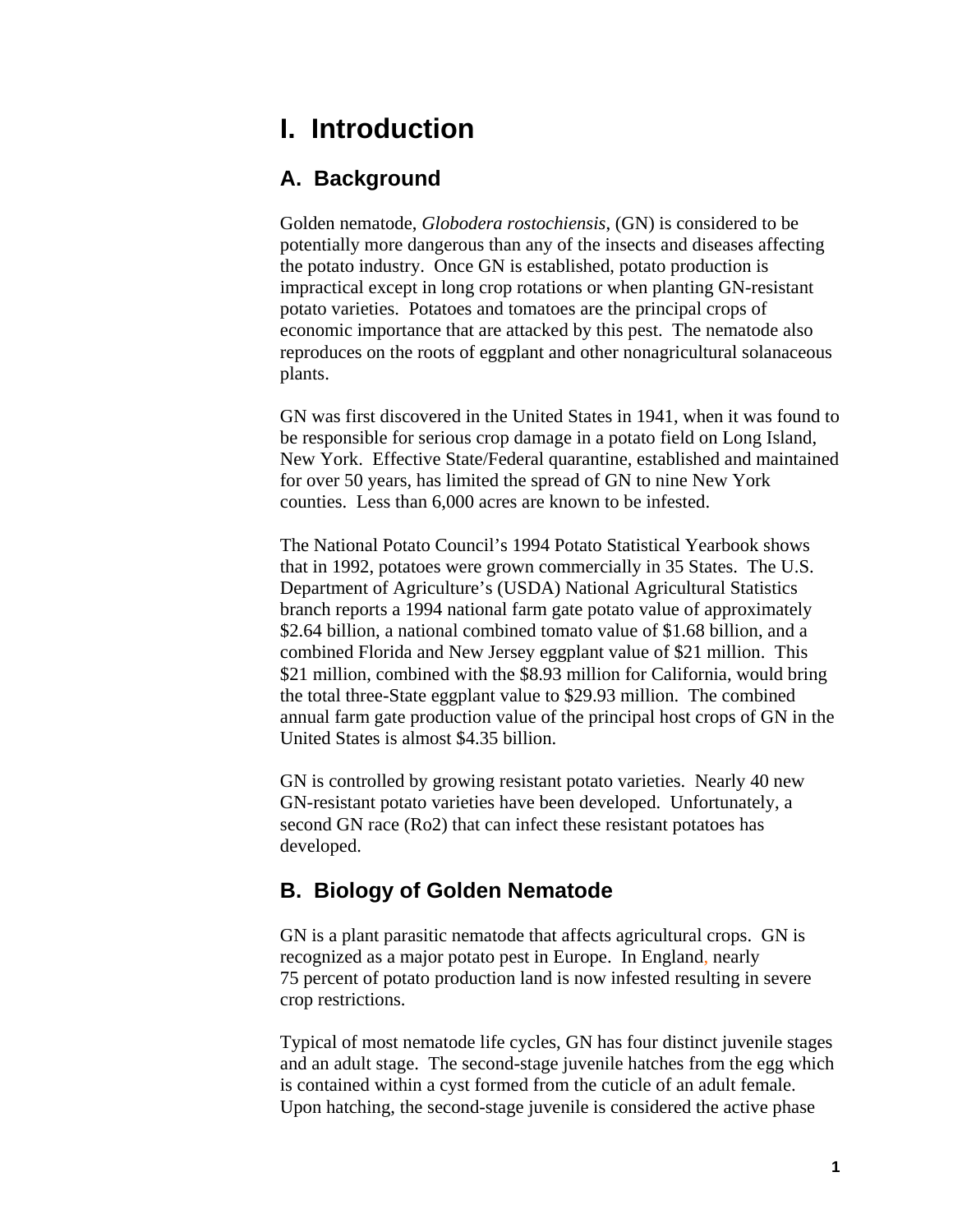because it is the life stage that actively seeks host plants. Hatching occurs based on appropriate environmental factors and the presence of substances diffusing from the roots of host plants within the Solanaceae family, which includes the potato, tomato, and eggplant, as well as other nonagricultural hosts (appendix A). Extensive hatching will occur under optimal conditions; however, some juveniles will always remain dormant for several years, regardless of the conditions, to insure population viability (Turner and Evans, 1998). In cases where a host plant is not present, infestations can persist up to 30 years due to delayed hatching and the ability of the second-stage juvenile to become dormant within the cuticle cyst of the female (Turner, 1996; DEFRA, 1996).

Once the second-stage juvenile locates a host it will enter the root near the growing point, or a lateral root, and use its mouth, or stylet, to pierce a cell wall. A feeding tube is then formed as a precursor to the formation of a synctium, or transfer cell, which is formed by the enlargement of root cells and breakdown of the cell walls. The synctium facilitates the passage of nutrients to the nematode. In cases where the nematodes are able to maintain the synctium, the nematode will molt to the sedentary third and fourth stages, and then molt to either male or female adults. In cases where the synctium cannot be maintained and there is a lack of available nutrients, more male nematodes will be produced. Emergent males do not feed, and the fourth-stage male remains within the third-stage cuticle until the final molt to the adult. Likewise, in situations of high-nutrient availability, more females, which require high nutrient levels to facilitate egg production, will be produced.

Third-stage juvenile females develop a sac-like shape that will continue to expand through the fourth stage until the body lies outside the root cortex with only the head remaining in the root area. Once females breach the root zone, they release sex pheromones which attract males for fertilization. After fertilization, embryos will develop in the egg until the second-stage juvenile emerges. Prior to hatching of the second-stage juvenile, the female will die and the cuticle will form a protective cyst which will contain anywhere from 200 to 500 eggs (EPPO, 1990; Turner and Evans, 1998).

Cysts break off from infected plants and remain in the soil until a suitable host plant is present, thus allowing the second-stage juvenile to hatch and repeat the life cycle. The number of generations is dependent on environmental factors and host plant suitability; however, it is typically one generation per year in cooler soils, and can be twice per year under the appropriate environmental conditions (Turner and Evans, 1998).

In cases where GN can establish itself successfully on a host plant, it will reduce the size of the root system and alter total mineral uptake by the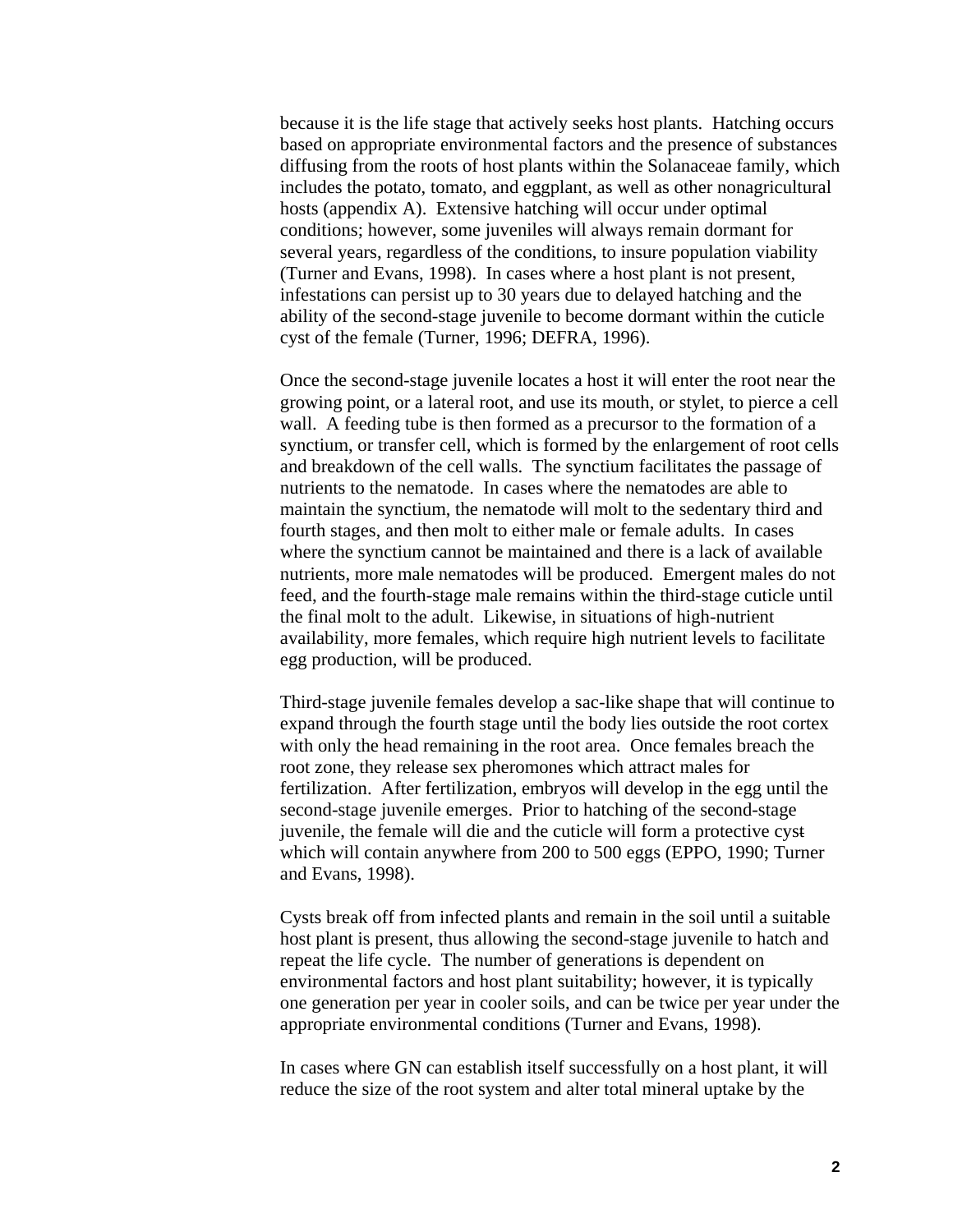plant, resulting in reduced growth and yields due to water stress, altered mineral ratios, and early senescence. The impact on yield is affected by GN abundance where numbers can reach 10,000 individuals per gram of soil (DEFRA, 1996). However, nematode-related impacts to yield are also related to environmental factors and different plant cultivars (Phillips et al., 1998).

### **II. Purpose and Need**

USDA, Animal and Plant Health Inspection Service (APHIS), is proposing a treatment program to eradicate a new race of golden nematode from Livingston and Suffolk Counties in New York, known as GN Ro2 race. The Ro2 race was first detected simultaneously in 1994 in a field on Long Island and in a research plot in South Lima, in western New York. The population in the Long Island field continued to increase even after several crops of the Ro2 resistant "Sunrise" potato cultivar were grown. Eventually, the Ro2 race was detected in 10 fields (4 fields in close proximity to each other in South Lima, New York, and 6 fields—2 of which have been converted to residential areas and, therefore, are not of concern—in close proximity to each other in Suffolk County, New York). The last new field in which Ro2 was detected was found in 2004. The Ro2 race has developed in areas where the Ro1 race previously had been found. Unfortunately, the Ro2 race is able to infest the GN-resistant potato varieties.

APHIS has the responsibility for taking actions to exclude, eradicate, and/or control plant pests under the Plant Protection Act (7 United States Code (U.S.C.) 7701 et seq.). It is important that APHIS take steps necessary to eradicate the Ro2 race of GN from areas in New York to prevent damage to potato crops in the United States. This is particularly important because the GN-resistant varieties of potatoes that have been developed are not resistant to the new GN Ro2 race. APHIS, in cooperation with the New York Department of Agriculture and Markets, is proposing an eradication program of the GN Ro2 race from the infested areas in New York. The program proposes to eradicate the GN Ro2 race from infested fields using a compound of methyl bromide and chloropicrin (MBC) fumigation to prevent infestation of other potato-growing areas, to protect potatoes, tomatoes, and other solanceous plants, and prevent excessive pesticide use as others treat for GN Ro2. The eradication program will continue for a period of 5 to 7 years to ensure elimination of the nematode.

This environmental assessment (EA) has been prepared consistent with the National Environmental Policy Act of 1969 (NEPA) and APHIS' NEPA implementing procedures (7 Code of Federal Regulations (CFR) part 372)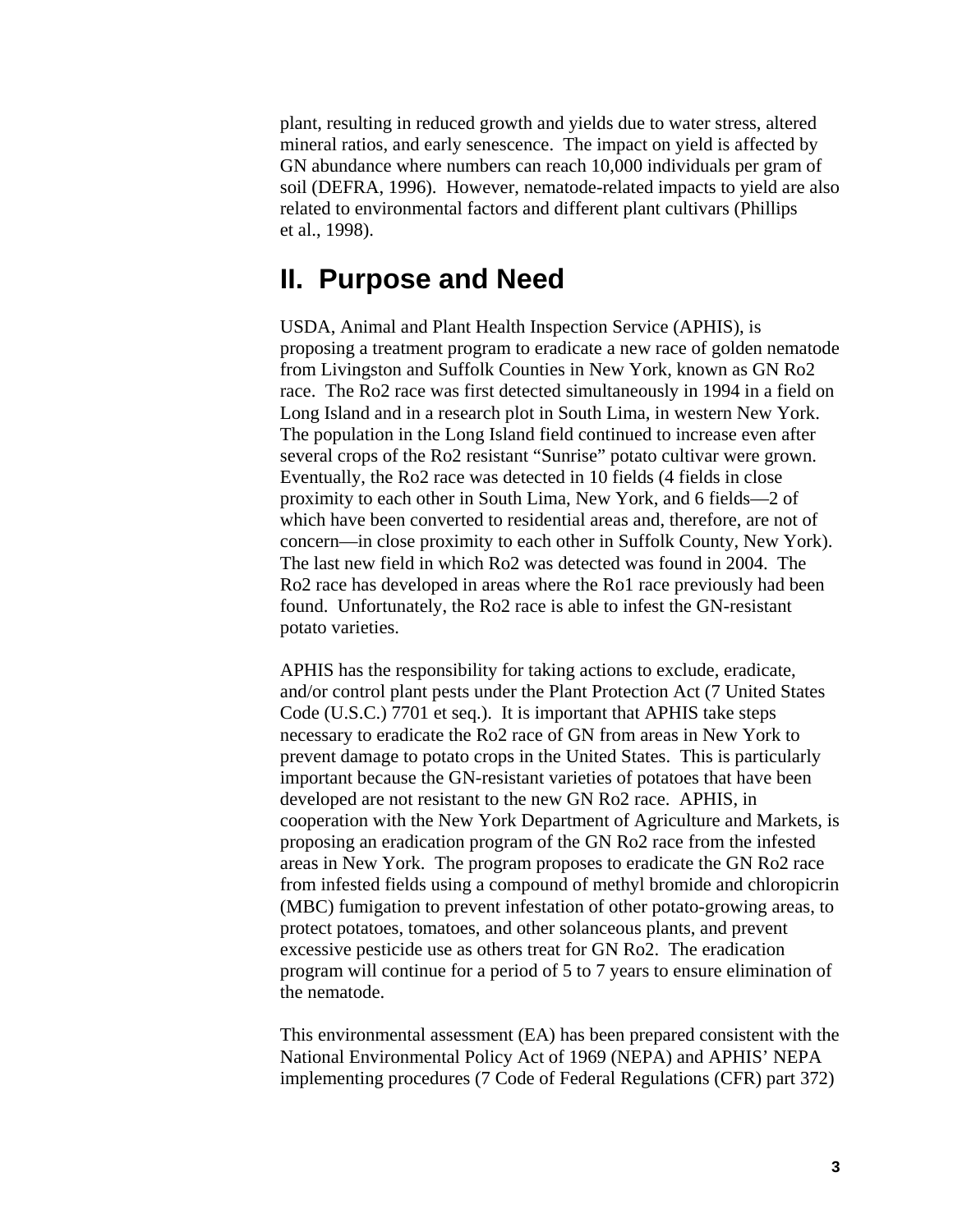for the purpose of evaluating how the proposed action, if implemented, may affect the quality of the human environment.

## **III. Affected Environment**

The treatment site contains eight infested fields, as well as adjacent fields, to ensure the eradication of GN Ro2. Four of the infested sites are located in a rural area near South Lima, New York, and an additional four infested sites are located in Long Island, New York. Depending on the number of adjacent fields that are treated, the treatment area could contain a maximum of 812 acres.

#### **A. South Lima, New York**

South Lima is in the northwest section of Livingston County in New York State. The infested sites in South Lima are artificially drained. The area has a high water table and contains clay soil. The Little Conesus Creek runs between two of the infested fields, and an unnamed tributary to Spring Brook is adjacent to one of the other GN Ro2-infested fields. There are no drinking water wells within this treatment area. In addition, there are no schools or commercial establishments within the immediate vicinity.

#### **B. Suffolk County, New York**

Suffolk County occupies two thirds of Long Island, New York. The weather is temperate and the area has excellent farming conditions, including abundant water and good quality soil. Suffolk is the leading agricultural county in the State of New York. The four infested fields are at the eastern end of Suffolk County, near the town Sagaponack, New York. Some parts of the infested fields, as well as adjacent lots, are being or have been sold for development of residential lots. There are no drinking water wells within the treatment area. No schools or commercial establishments are within the immediate vicinity of the proposed treatment area.

## **IV. Alternatives**

This EA analyzes the potential environmental consequences of the proposed action to eradicate GN Ro2 race from fields in New York where it has been detected. Two alternatives are being considered: (1) no action by APHIS to eliminate GN Ro2 race, and (2) the preferred alternative, which includes the application of MBC to eradicate the GN Ro2 race from infested fields in Livingston and Suffolk Counties, New York, over a period of 5 to 7 years.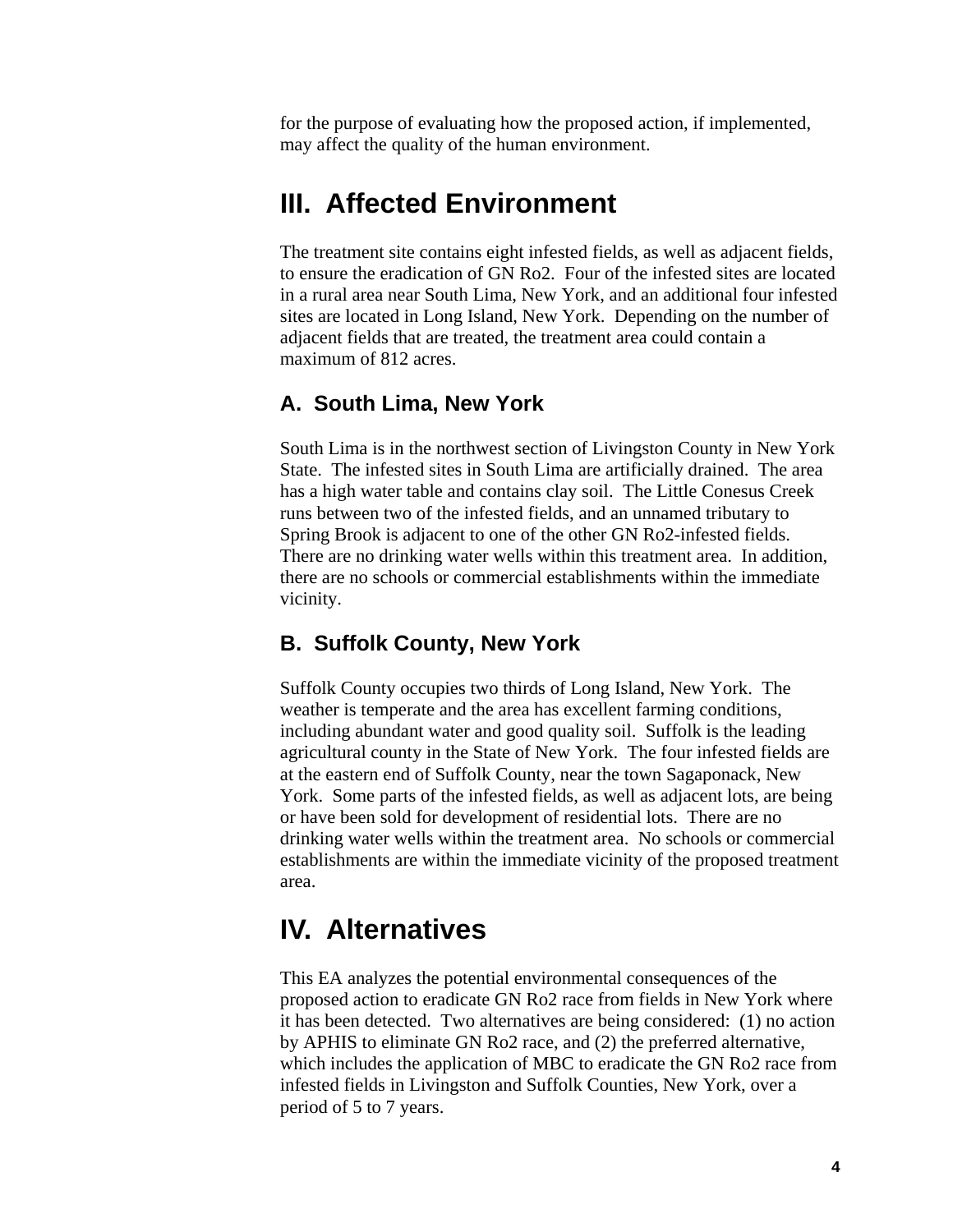#### **A. No Action Alternative**

Under the no action alternative, APHIS would not eradicate the GN Ro2 race from New York. The Federal and State domestic quarantine orders would remain in effect. Under the Federal Order, the infested fields may not grow potatoes, tomatoes, eggplants, or other host crops of GN. In addition, regulated articles (including potatoes, nursery stock, and soil) may not be moved outside the quarantine zone unless the articles are from sites that have been tested and found free of GN. Farm equipment may not be removed from an infested field unless it has been pressure washed to ensure that all soil has been removed, or it has been steam treated in accordance with schedule T406–d of the USDA, Plant Protection and Quarantine (PPQ) Treatment Manual (available:

[www.aphis.usda.gov/import\\_export/plants/manuals/ports/treatment.html\)](http://www.aphis.usda.gov/import_export/plants/manuals/ports/treatment.html).

#### **B. The Preferred Alternative**

Prompted by finds of potato cyst nematode (PCN) in Idaho in 2006 and golden nematode in Canada in 2006 and 2007, PPQ determined the need to review the GN program. The review was conducted by PPQ, National Plant Board personnel and nematologists, in conjunction with a PCN Technical Working Group meeting in late March, 2008. A number of recommendations were made during the GN review, including "attempt eradication in a manner similar to the program in Idaho, of any field where race Ro2 is known to exist" (USDA, APHIS, 2008). As a result, the preferred alternative is derived from the PCN program in Idaho and consists of maintaining the current State and Federal quarantine orders, as well as spring and fall treatment with MBC fumigation of currently infested fields, some associated fields, and a buffer area. This twice-peryear treatment could continue for 5 to 7 years to ensure that the GN Ro2 race is eradicated, depending upon the results of regular monitoring of the GN Ro2 population. The fall treatment would occur in September 2008 in the Livingston County site, and both sites will begin receiving spring and fall applications of MBC in 2009. A nonharvested cover crop will be planted prior to the fall treatment. A cover crop may be planted after the fall treatment; however, the planting will be dependent on weather conditions and pesticide label directions. When appropriate, cover crops may consist of biofumigants which are plants that naturally produce secondary products which are toxic to some soil micro-organisms, including nematodes. Management of fields during the eradication program, including use of a cover crop, will be established through cooperative grower agreements. In addition, phytosanitary requirements are in place for application equipment to ensure the GN Ro2 race is not artificially spread from treated fields. The planned chemical treatment available for spring and fall is discussed below.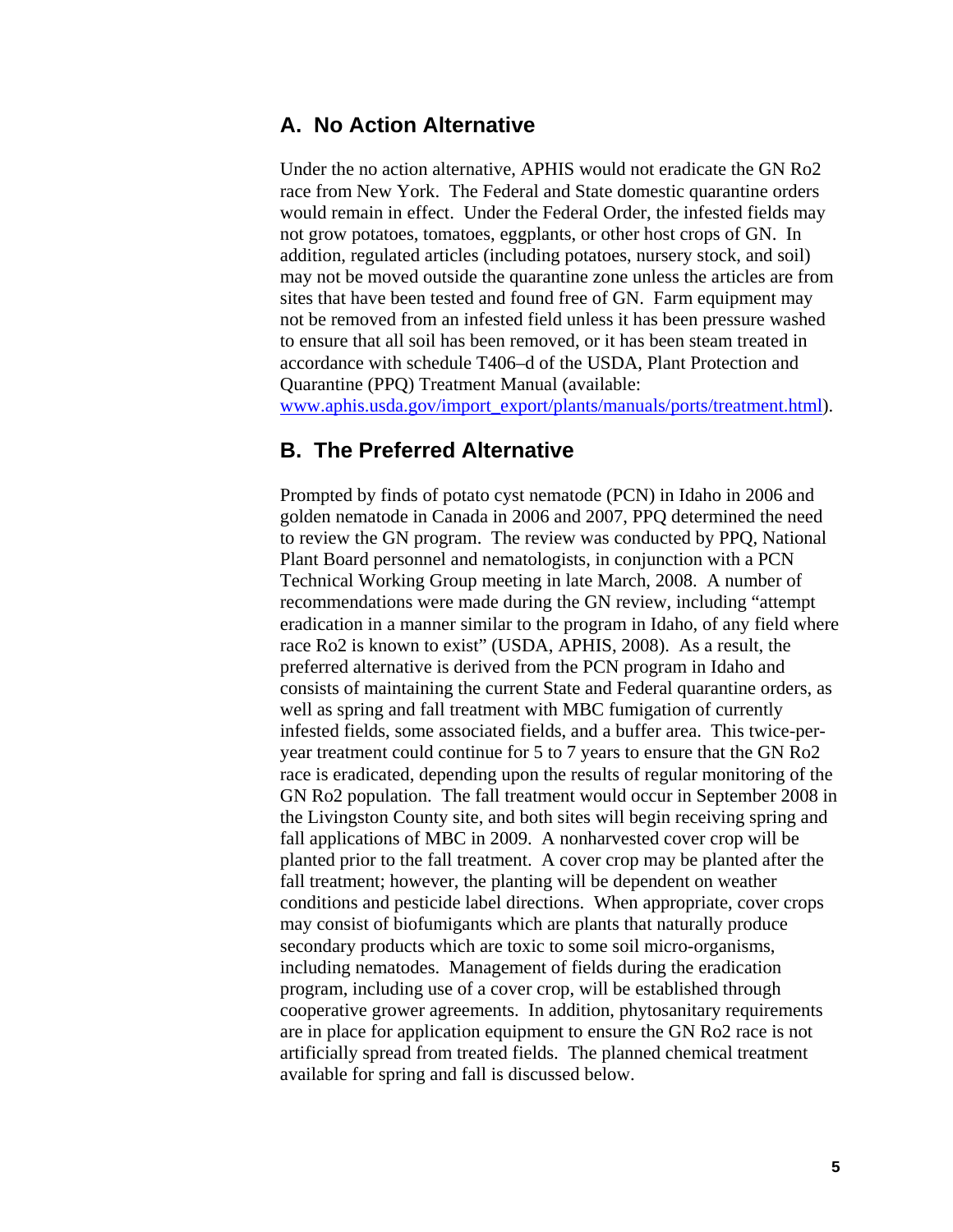A standard application of MBC will be injected approximately 12 inches below the soil surface at a rate of 600 lbs of 98 percent methyl bromide plus 2 percent chloropicrin per acre, in the Livingston County sites, and 435 lbs per acre in the Suffolk County sites. The heavier, mucky soil in Livingston County requires a higher application rate than the sandy soil in Suffolk in order to be efficacious. Methyl bromide is odorless and the chloropicrin serves as a warning agent. A plastic tarpaulin will cover the treated fields for approximately 4 days to reduce off-site transport and promote degradation.

## **V. Environmental Impacts**

#### **A. No Action Alternative**

The no action alternative in the GN Ro2 program would be the continuation of the domestic quarantine order which is currently in place in New York. In addition to preventing farmers from growing potatoes and other host crops, the current order restricts interstate movement of regulated articles including—

- potatoes,
- nursery stock,
- soil, compost, humus, muck, peat, and decomposed manure,
- grass sod,
- small grains and soybeans,
- hay, straw, fodder, and plant litter,
- ear corn, except shucked,
- used farm equipment, and
- any other products, articles, or means of conveyance of any character, whatsoever, when it is determined by an inspector that they present a hazard of the spread of GN.

The no action alternative would provide a means of slowing the spread of the GN Ro2 race from infested fields and outside of the State; however, due to the difficulty of inspecting all the regulated articles listed above, it would not be easy to contain the infested acreage to the small area where it currently exists. In addition, GN can be spread by wind dispersal, water runoff from infested fields, and livestock movement from infested areas (Turner and Evans, 1998). The GN Ro2 race would be expected to expand its range beyond the currently infested fields and possibly infect other potato-growing areas within the State of New York, as well as other potato-growing regions in the United States (figure 1).

Movement of GN Ro2 race to other potato-growing areas of the United States would eventually result in nematode levels reaching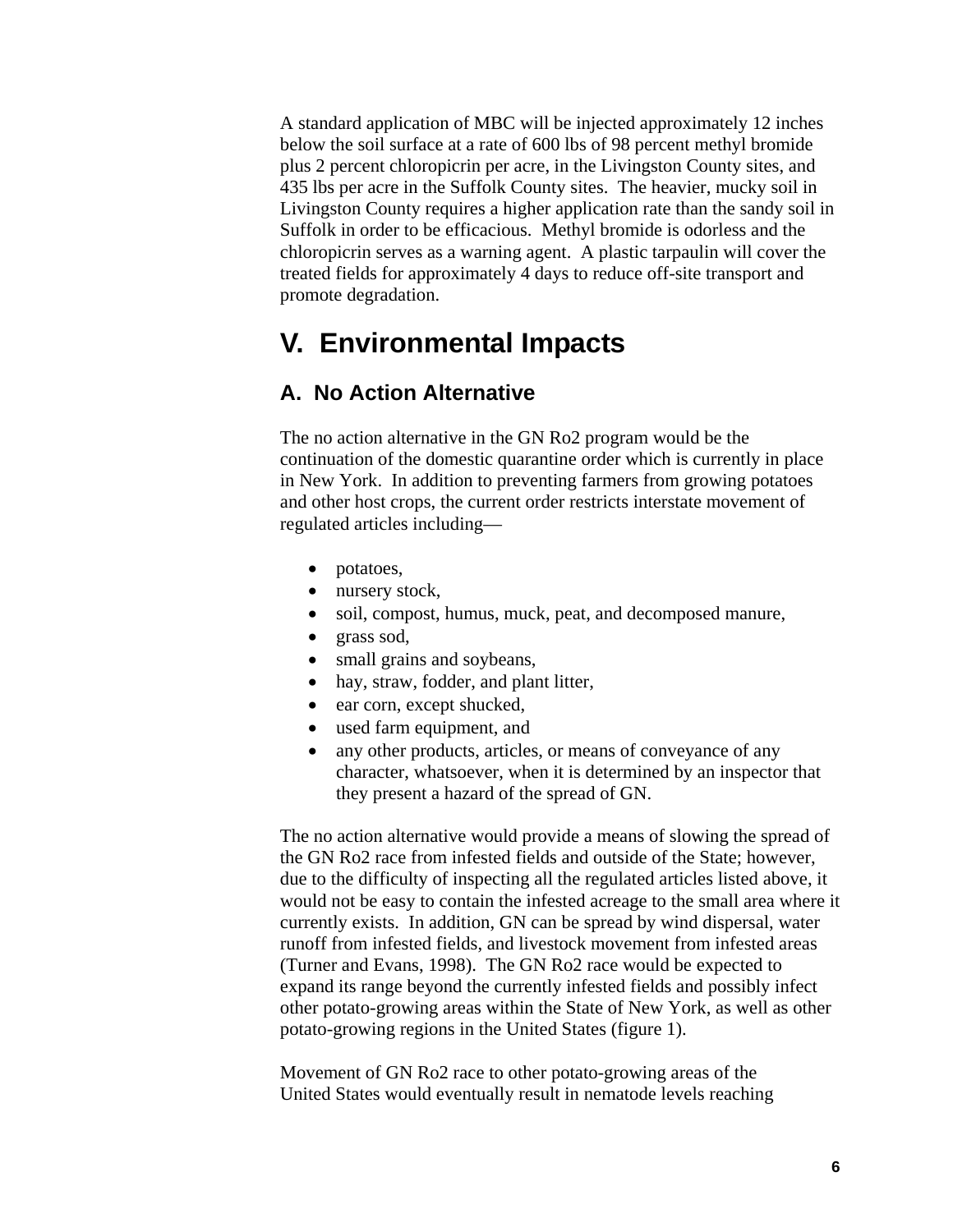economic threshold levels which would justify additional pesticide applications. Applications to newly infested areas could result in pesticide applications occurring in proximity to sensitive areas which could be a human health and/or environmental concern. The current area of infestation does not occur in an environmentally sensitive area; therefore, risks to human health and the environment are considered minimal.



Figure 1. Harvested potato acreage for 2002 in the United States. (USDA, National Agricultural Statistics Service)

While the GN Ro2 infestation is localized and affects only potatoes, GN is known to have additional host plants within the plant family Solanaceae (appendix A). These include other agricultural crops, such as tomatoes and eggplant, and also a wide variety of nonagricultural species. While the impacts of GN Ro2 race to Solanaceae other than potatoes are unknown, it could be expected to impact those species in cases where nematode levels increase to damaging levels. In addition, these areas could serve as sources for the GN Ro2 race to be spread to other areas where the planting of GN-resistant strains has reduced or eliminated GN infestations.

Controlling the GN Ro2 race in agricultural and nonagricultural areas would require increased pesticide use which would result in an increase in pesticide loading to the environment with fumigants, such as MBC, as well as other nematicides. High use rates are common with fumigants, therefore, any additional pesticide applications to control the GN Ro2 race could dramatically increase environmental loading while also increasing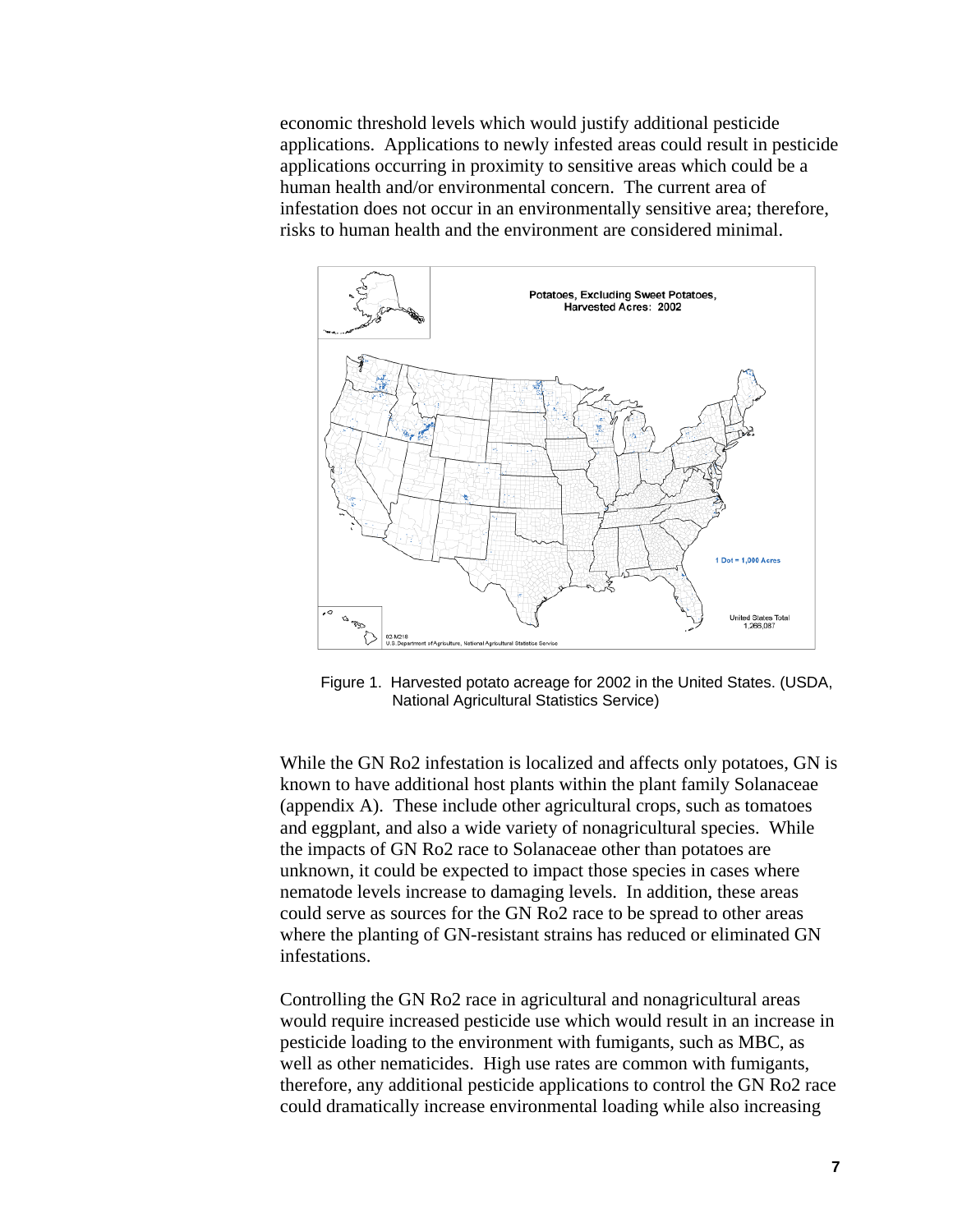potential risk. Environmental concerns could result from the increased use of pesticides while also increasing production costs for any crops which would require additional pesticide applications. Eradication of the GN Ro2 race from the relatively small area which has been identified for the current program would reduce the potential need for additional pesticide applications over larger geographic areas at a later time because GN infestations are being controlled by planting resistant strains.

#### **B. The Preferred Alternative**

The preferred alternative consists of maintaining the Federal Order to prevent any futher movement of the GN Ro2 race, and to eradicate it from currently infested fields using two pesticide treatments per year. The Federal Order and associated monitoring for the GN Ro2 race are not expected to have any environmental effects; therefore, the discussion on potential environmental impacts from the preferred alternative will focus on pesticide use. The pesticide being considered for use in the GN Ro2 race eradication program is MBC.

The chemical treatments, as applied in this preferred alternative, will result in minimal human health and nontarget effects. This is based on the notices to the public and the adherence to warning signs on the treatment areas, as well as to the adherance to the pesticide labels. There is always concern of effects to global warming with the use of methyl bromide because it is a volatile compound and is a known ozone-depleting chemical. However, under this alternative, the quantity and use of methyl bromide will not produce significant effects, as described below.

The U.S. Environmental Protection Agency (EPA) approved the pesticide label for the proposed application of MBC for the GN Ro2 race eradication program. The compound contains two active ingredients methyl bromide, which is the primary active ingredient comprising 98 percent of the formulated product, and chloropicrin, which makes up the remaining 2 percent of the product. The purpose of adding chloropicrin to the formulation is to act as a warning agent because methyl bromide is odorless, while chloropicrin has a strong odor. Risk profiles for both chemicals are discussed in the following sections. **1. Methyl Bromide/ Chloropicrin** 

#### **2. Methyl a. Toxicity Bromide**

Methyl bromide is an odorless gas which has low to moderate toxicity via oral or inhalation exposure. Methyl bromide does have high toxicity through dermal and ocular routes of exposure (EPA, 2006a). The median lethal oral dose  $(LD_{50})$  in the rat was 104 milligrams/kilograms (mg/kg), while the median lethal inhalation concentration  $(LC_{50})$  was 780 parts per million (ppm) (EPA, 2005). Neurotoxicity is the major hazard concern in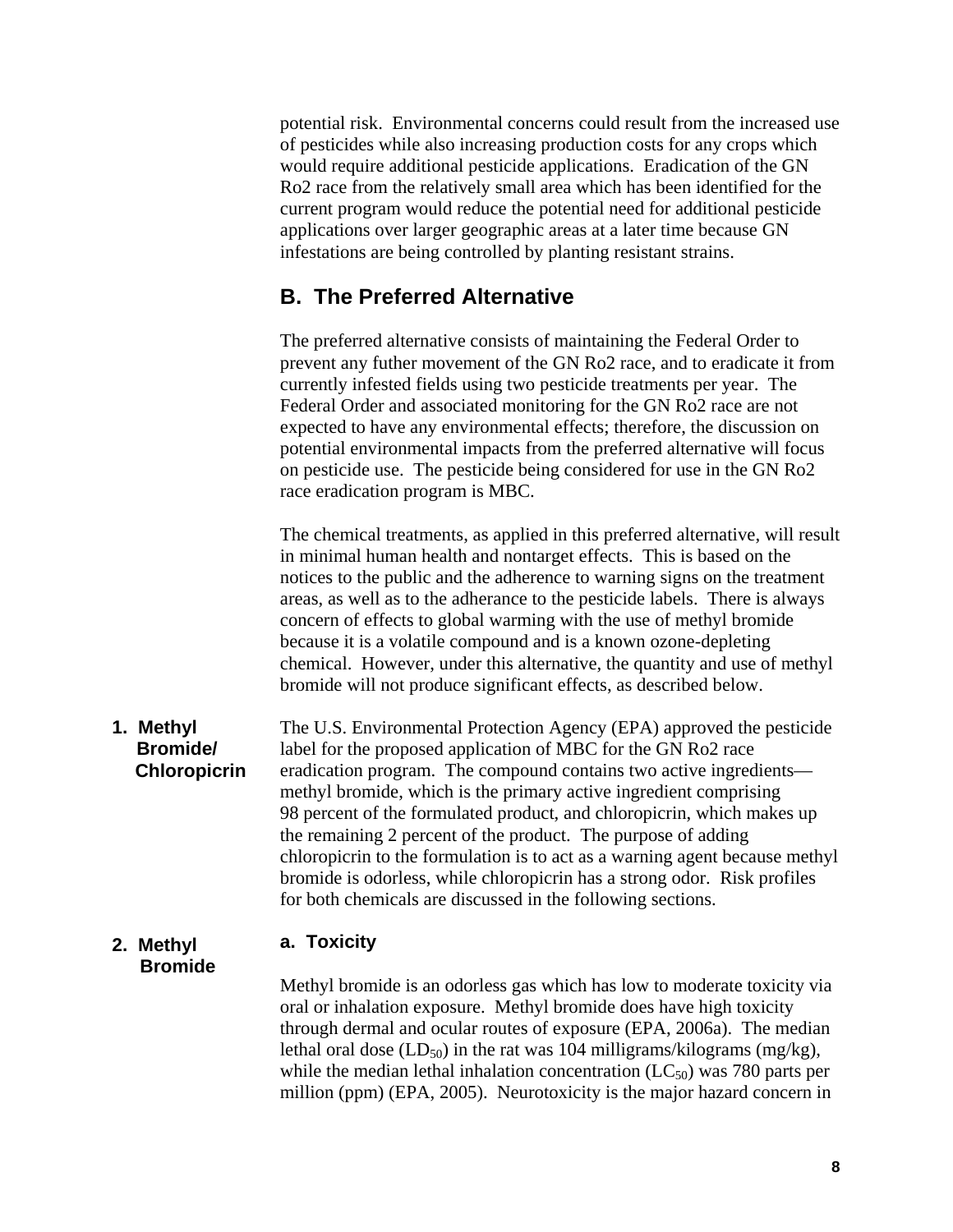acute and chronic toxicity exposure studies. Decreased activity, ataxia, and tremors are common signs of exposure in inhalation studies using methyl bromide. In developmental inhalation studies using the rabbit, the maternal no observed adverse effects level (NOAEL) was 40 parts per million (ppm), while the developmental toxicity NOAEL was also 40 ppm. In longer term studies (5 to 7 weeks) using the dog, a systemic NOAEL of 26 ppm was established based on daily doses of methyl bromide. Chronic studies using the rat, over a 127-week period, resulted in a lowest observed adverse effects level of 3 ppm, based on respiratory irritation and a systemic toxicity NOAEL of 30 ppm. Methyl bromide has not been shown to be carcinogenic (EPA, 2006a).

In nontarget organisms, such as birds, the clinical signs of toxicity are comparable to mammals. Decreased activity, ataxia, and tremors were noted clinical signs of toxicity for the bobwhite quail. The  $LD_{50}$  value was 73 mg/kg with a no observable effect concentration (NOEC) of 33 mg/kg. Impacts to nontarget plants, ground dwelling invertebrates, fungi, and other nematodes are expected; however, these impacts will be limited to areas of treatment.

Methyl bromide is moderately to highly toxic to aquatic organisms. The range of acute  $LC_{50}$  values in five different fish species ranges from 0.7 to 17 ppm. Chronic fish toxicity is lower with a reported NOEC of 0.1 ppm. Toxicity to the freshwater aquatic invertebrate, *Daphnia magna*, appears to be similar to fish, with a reported 48-hour  $LC_{50}$  value of 2.6 ppm and a NOEC of 1.2 ppm. The breakdown product of methyl bromide, the bromide ion, has also been evaluated for aquatic toxicity and found to be much less toxic to aquatic fauna. For acute exposures to fish and invertebrates, the bromide ion was approximately four to five orders of magnitude less toxic for invertebrates and fish. Chronic fish toxicity values for the bromide ion were also less toxic than methyl bromide with a NOEC value which is an order of magnitude less than the parent.

#### **b. Exposure and Risk**

The primary mechanism of methyl bromide dissipation is through volatilization into the atmosphere. Methyl bromide that does not volatilize is susceptible to hydrolysis (half-life 8 to 30 days), as well as microbial activity, with reported aerobic soil half-lives ranging from 6 to 57 days, depending on soil type. Degradation of methyl bromide is dependent on soil organic matter, with increased rates of degradation in soils with increasing levels of organic matter. Methyl bromide degradation in water is somewhat pH-dependent with hydrolysis half-life values ranging from 29 days at a pH of 3.0, to 9 days at a pH of 8.0 (EPA, 2005).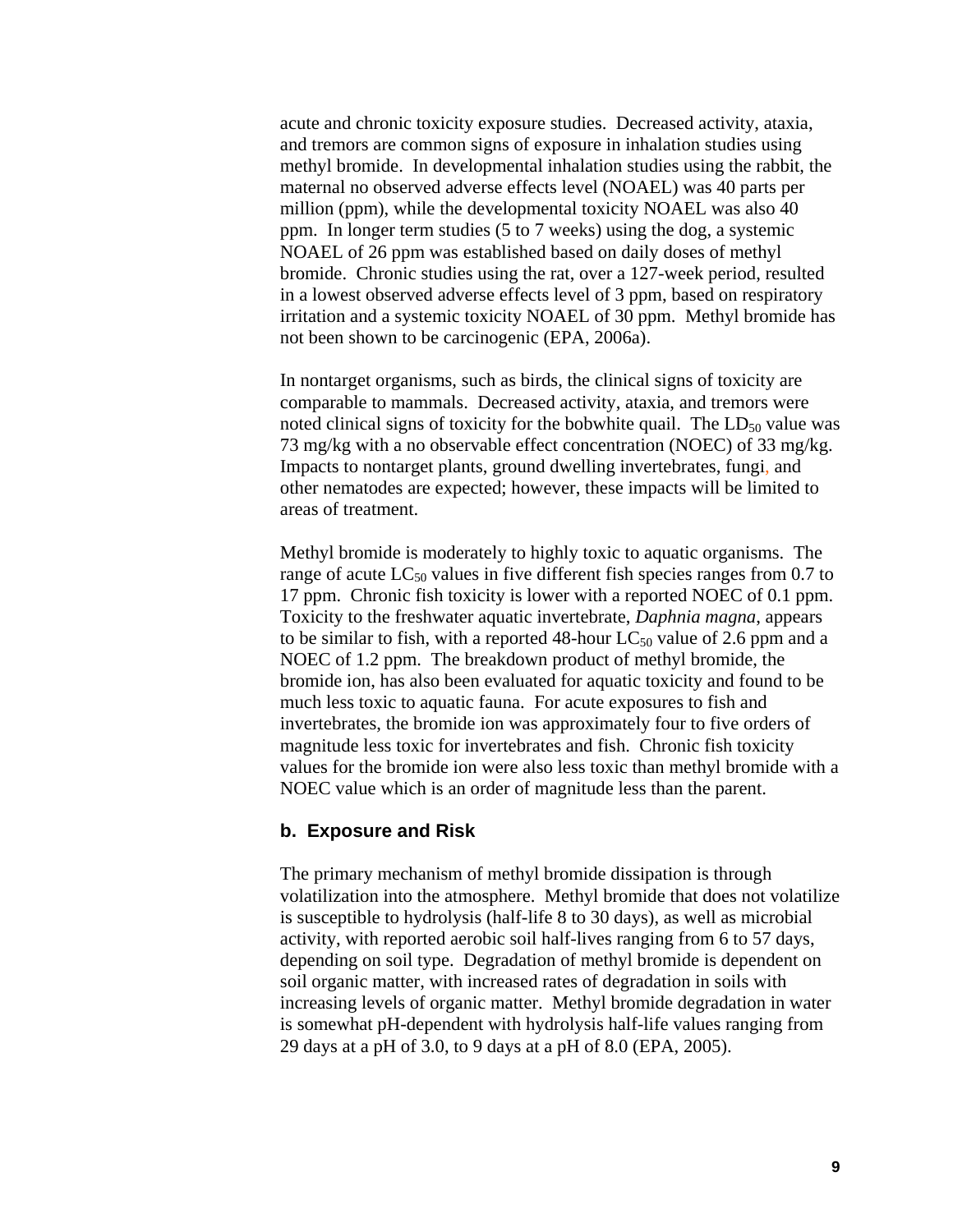Management techniques in the field can also have a large influence on methyl bromide volatilization and degradation. The use of plastic tarpaulins after methyl bromide application has been shown to be an effective means of reducing volatilization and increasing degradation of methyl bromide (EPA, 2005). Soil injection has also been shown to be an effective means of limiting methyl bromide volatilization (Yagi et al., 1995). Both management actions will be implemented in the GN Ro2 eradication program as a means to limit off-site movement of MBC. Language on the label regarding placards for the site, as well as the use of chloropicrin as a warning agent, will further reduce potential humanrelated exposure. Additional mitigation measures to protect human health have been proposed by EPA during the reregistration eligibility decision which was recently published. Any additional mitigation measures which become part of the label will also be implemented in this program (EPA, 2008a). Cover crops, which will not be harvested, will be planted in treated fields during the program; therefore, the risk of dietary exposure for humans is deemed negligible.

There is the potential for small, nontarget, terrestrial organisms to be exposed through inhalation or ingestion of contaminated soil. The proposed treatment areas are agricultural fields which are highly disturbed areas. The likelihood of small terrestrial organisms being exposed is expected to be minimal. The use of plastic tarpaulins and the warning agent, chloropicrin, will act as a deterrent for small mammals that may try to forage in or near treated fields. Residues in forage from any cover crops planted in treated fields would not contain MBC due to the time period between the fumigation and cover-crop planting. Any exposure to nontarget terrestrial organisms related to the ingestion of treated soil or inhalation should not be at levels sufficient to cause adverse effects. Small terrestrial nontarget organisms that could serve as prey would not be expected to accumulate sufficient residues to impact predators. Methyl bromide has been shown to be rapidly excreted primarily through urine or exhaled as carbon dioxide (EPA, 2006a). The environmental fate and limited exposure pathway, as well as the rapid metabolism of methyl bromide, would suggest that methyl bromide does not accumulate in the tissue of exposed animals.

Because volatilization is the primary means of dissipation, exposure to aquatic organisms is expected to be minimal. For methyl bromide remaining in soil, there is the potential for off-site transport due to high solubility and mobility under various conditions (EPA, 2005; Gan et al., 1994). Off-site transport in surface water will be minimized by the use of tarpaulins which will cover the treatment area and reduce off-site transport from rainfall events. The use of tarpaulins will also facilitate degradation to the bromide ion, which has a lower toxicity to aquatic organisms when compared to the parent material. In addition, all applications will be made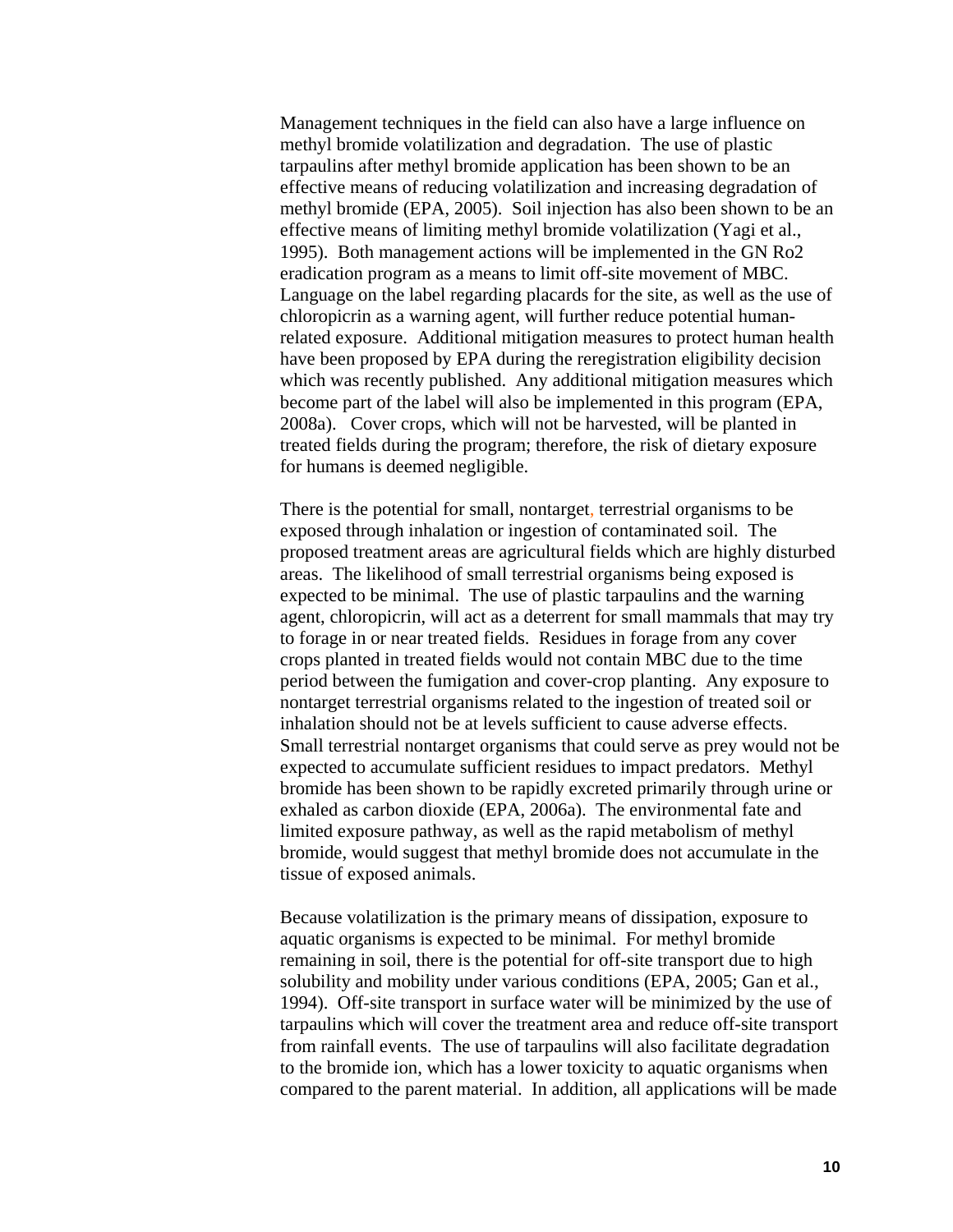as injections 12 inches below the soil surface, thus minimizing the potential for MBC to impact groundwater resources. The use of tarpaulins will minimize the potential for vertical and lateral transport of MBC during rain events to groundwater resources.

Methyl bromide has been identified by EPA and the United Nations as a product which may cause ozone-layer depletion; however, manmade sources of methyl bromide contribute a minor amount of ozone-depleting compounds to the atmosphere when compared to other chlorine and bromine gas sources (figure 2). Total chlorine gas sources are more than 100-fold above bromine sources.

Atmospheric methyl bromide levels peaked in the 1990's, and have been decreasing at a rate of 4 to 6 percent per year in the northern hemisphere since 1996 (UNEP, 2007; Yokouchi et al., 2002). While many of the ozone-depleting substances have long half-lives in the atmosphere, the half-life for methyl bromide is comparatively shorter (0.7 years) and, therefore, any decline in methyl bromide use is reflected more quickly in atmospheric levels.

Based on the proposed application rate for the GN Ro2 race eradication program (600 lb product/acre twice a year in Livingston County, and 435 lb product/acre twice a year in Suffolk County), the estimated treatment area, including adjacent fields and buffer areas (a maximum of 812 acres), and the total global human use of methyl bromide in 2006 (143,000,000 lb), the percent contribution to global human methyl bromide use from the GN Ro2 race eradication program per year would be 0.68 percent (EPA, 2006b). This is a minor contribution to the total manmade methyl bromide released, and an even smaller contribution to all ozone-depleting substances. The additional methyl bromide loading is planned to last for up to 7 years. If the proposed GN Ro2 race eradication program is not implemented, GN Ro2 race distribution would be expected to expand into other potato-growing areas in the United States, potentially resulting in a substantial increase in the use of methyl bromide over a much larger area for a longer period of time.

#### **c. Summary**

The proposed method of application, the limited area of treatment, and adherence to all label recommendations will minimize potential exposure and risk of MBC to human health and the environment. Risk to terrestrial organisms is also minimal due to the method of application and the environmental fate of MBC. Risk to human health and the environment is further reduced by other management practices, such as soil injection of MBC, posting warning signs at the application site, and the use of plastic tarpaulins to reduce volatilization of MBC and enhance degradation.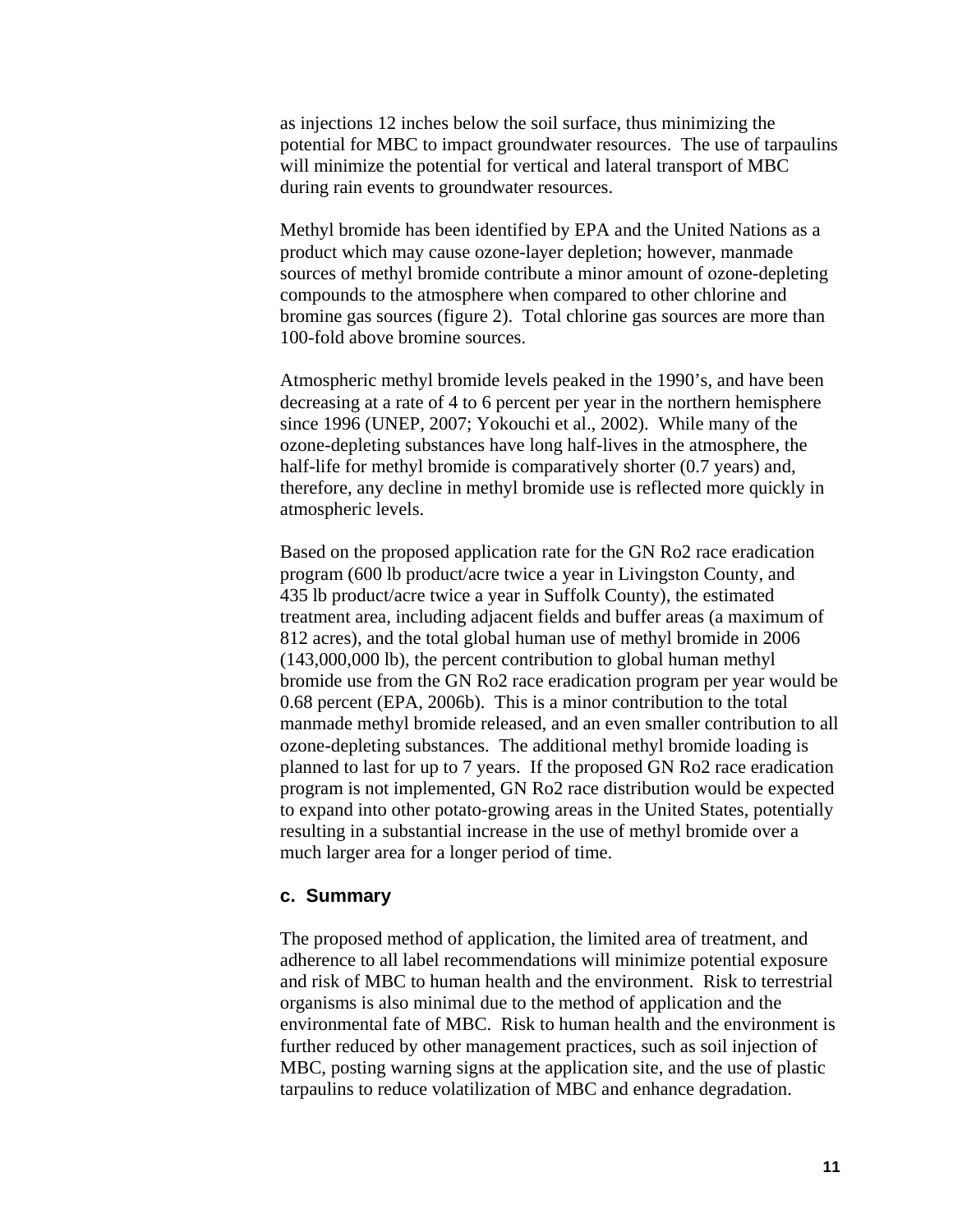Potential impact to the ozone layer is also minimal because methyl bromide is not a large source of manmade ozone-depleting gases, and its use in this program relative to global methyl bromide use is negligible.



Figure 2. Primary source of chlorine and bromine gases for the stratosphere in 2004. (Source: UNEP, 2006. Twenty Questions and Answers about the Ozone Layer: 2006 Update.)

#### **3. Chloropicrin a. Toxicity**

Chloropicrin is a fumigant with insecticidal, fungicidal, herbicidal, and nematicidal properties which is used in several agricultural and greenhouse applications (EPA, 2008b). Maximum use rates can vary from 175 to 500 lbs active ingredient (ai)/acre in formulations containing up to 100 percent chloropicrin; however, when it is applied as 2 percent of the formulation, or less, as in this case, it is considered a warning agent preventing accidental fumigant exposure because methyl bromide is nearly odorless. Chloropicrin, when inhaled, causes eye and nasal irritability. It has chemical properties similar to other fumigants, such as high volatility (vapor pressure of 20 mm Hg at 20  $^{\circ}$ C), and a low affinity for binding to soil (Koc 36.05 ml/g).

Mammalian toxicity data for chloropicrin demonstrates high acute and chronic toxicity based on acute oral  $(LD_{50} = 37.5 \text{ mg/kg})$ , acute inhalation  $(LC_{50} = 17$  ppm), and chronic inhalation (NOEL = 0.4 ppm) studies. Chronic feeding studies using the rat and dog resulted in a NOAEL value of 0.1 mg/kg/day for both test species based on periportal hepatocyte vacuolation and thyroid C-cell hyperplasia in the rat, and gastrointestinal irritation and blood chemistry alterations in the dog (EPA, 2006c).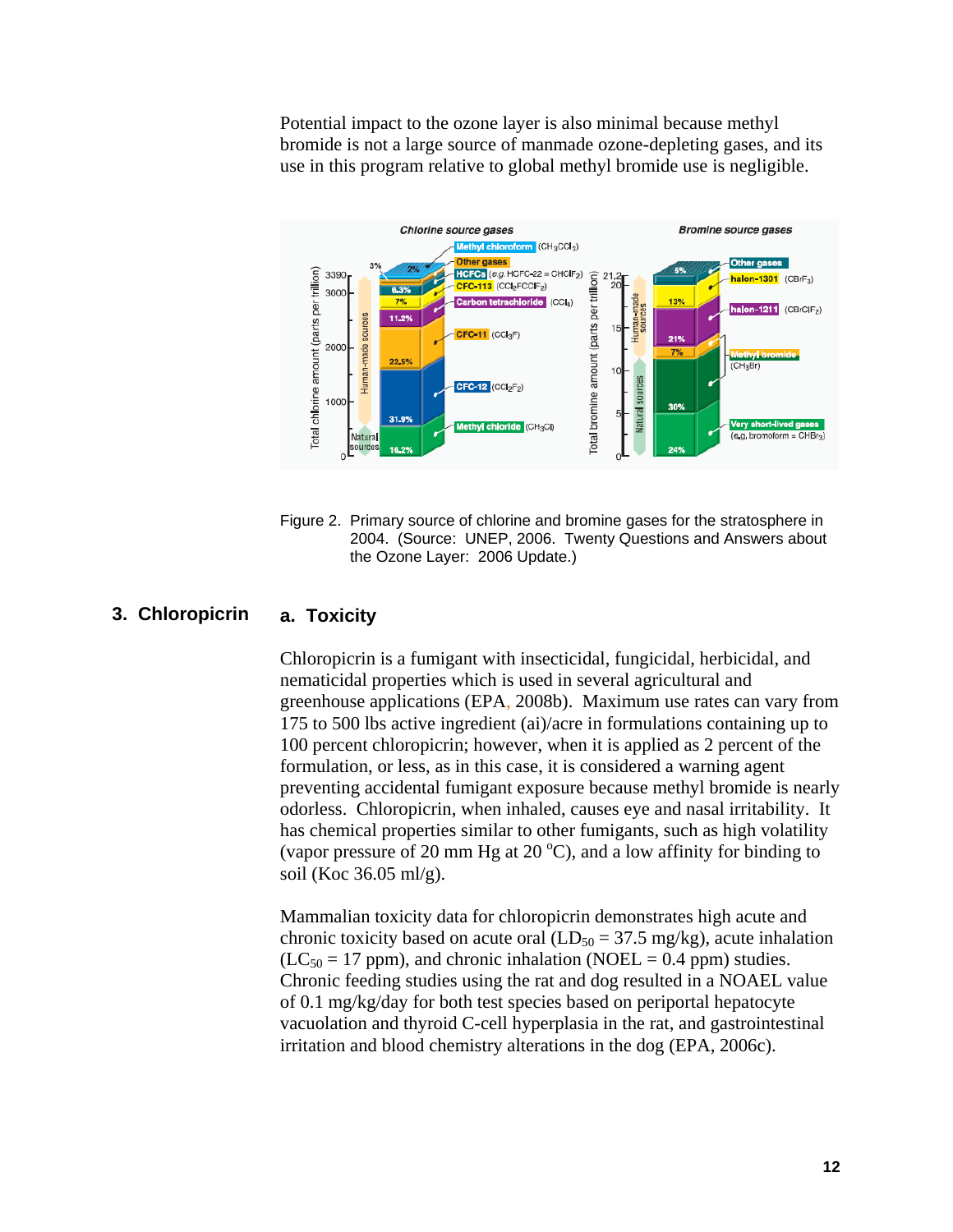No acute or chronic data are available which describes effects to avian species. Chloropicrin is toxic to soil borne invertebrates, plants, and fungi; however, impacts would be restricted to areas of treatment.

Chloropicrin is considered very highly toxic to aquatic organisms, with fish  $LC_{50}$  values ranging from 16.5 part per billion (ppb) for the rainbow trout, to 105 ppb for the bluegill sunfish. Toxicity to aquatic invertebrates is similar to fish, with a 48-hour median effective concentration  $(EC_{50})$ value of 63 ppb for *Daphnia pulex*. No chronic aquatic toxicity values appear to be available for chloropicrin; this may be due to its extremely short half-life in water (EPA, 2006d).

#### **b. Exposure and Risk**

Based on the chemical properties of chloropicrin, the primary route of dissipation is through volatilization. Once the material volatilizes, it will photolyze rapidly with half-lives ranging from 3.4 to 8 hours in direct sunlight. Material left in the soil will break down with half-lives ranging from 4.5 to 10 days (EPA, 2006d). No exposure from drift is expected based on the method of application (soil injection approximately 12 inches below the soil surface). The use of plastic tarpaulins on the fields after application will further reduce exposure to any nontarget terrestrial organisms.

The low affinity for adsorption to soil and high water solubility  $(1.62 \text{ g/L})$ suggests that chloropicrin is mobile in soil and could impact aquatic resources. Proposed areas of application in this program may be sensitive to off-site transport of mobile pesticides, such as chloropicrin. Significant surface water exposure is not expected based on the method of application, small area of treatment, and the short environmental half-life for chloropicrin. The use of tarpaulins over the treatment area will also reduce the potential for runoff and allow for degradation of chloropicrin. The method of application (soil injection to 12 inches followed by tarping) will also reduce the potential for groundwater contamination by reducing the possibility of vertical movement of water through soil which could contain chloropicrin. In addition, the use rate of chloropicrin in this program is very low relative to its normal use as a fumigant. The low application rate further reduces exposure in aquatic environments. No food crops will be harvested from the treated fields for the duration of the program.

Direct and indirect exposure to nontarget terrestrial organisms is unlikely due to the method of application and the use of plastic tarpaulins during treatment. There is a slight possibility that terrestrial prey could be contaminated if they ingest soil from the treated area; however, prey would have to occupy the treated fields immediately after removal of the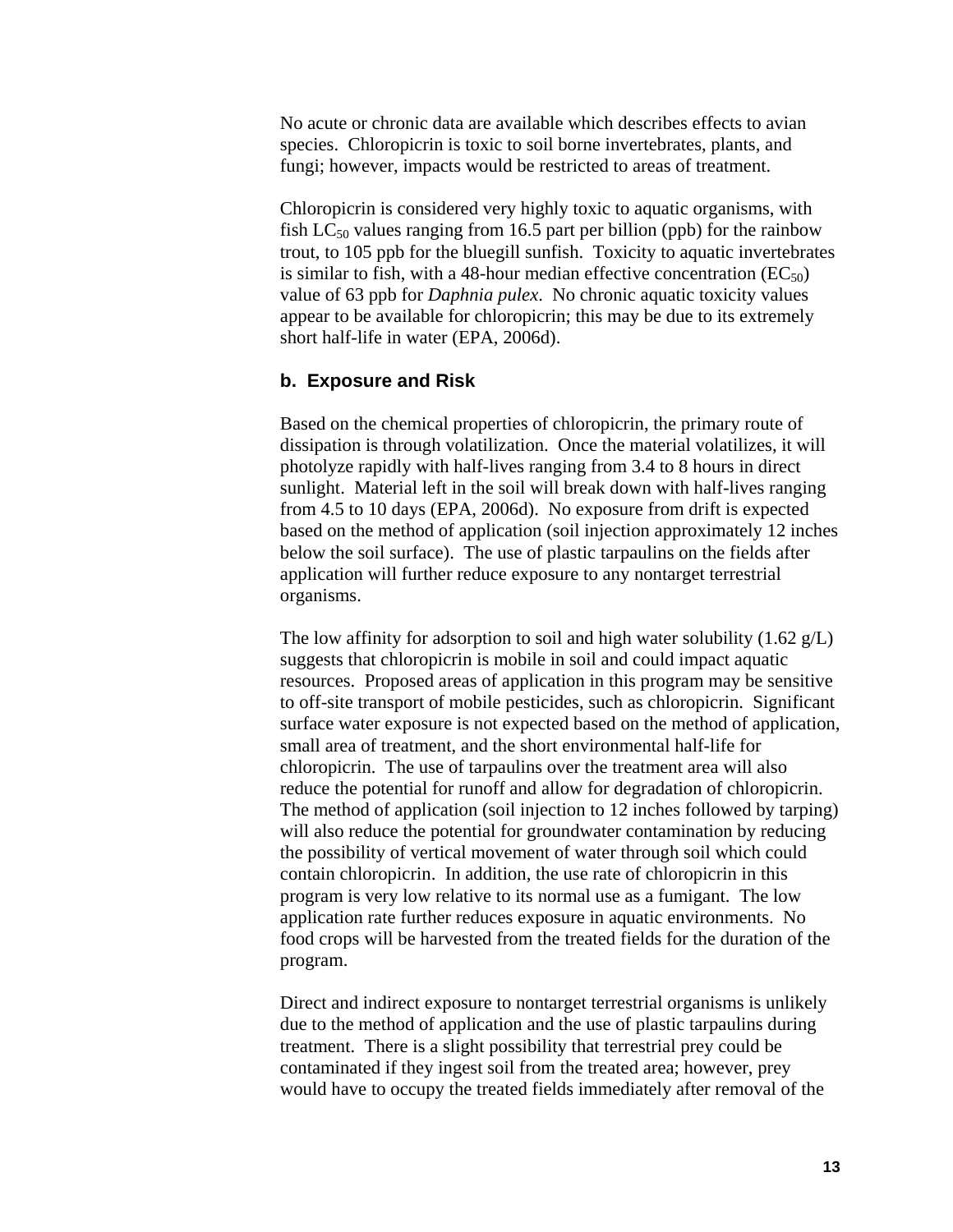plastic tarpaulins to be exposed. Because its use for this application is as a warning agent, any terrestrial prey would most likely not forage in treated areas due to the eye and nasal irritability of chloropicrin. In the event of chloropicrin exposure, and based on the low octanol water partition coefficient (2.58) and rapid metabolism in mammals, residues would not accumulate in tissue. Risks to human health and the environment are expected to be minimal.

#### **c. Summary**

The use of chloropicrin poses minimal risk to human health based on the method of application, environmental fate, and the use of chloropicrin as a warning agent on a small number of acres. These factors also contribute to reducing exposure to nontarget organisms, and minimizing risk to nontarget terrestrial and aquatic resources. Risk to human health and the environment is further reduced by other management practices, such as soil injection during application, posting warning signs at the application site, and the use of a tarpaulin to reduce volatilization and enhance degradation. Based on the low exposure potential and available toxicity data, the use of chloropicrin and methyl bromide as a formulated mixture will not significantly increase environmental risk as compared to the associated risks when used individually.

#### **C. Cumulative Effects**

Cumulative effects from the preferred alternative relate to the management actions in the proposed treatment area. The fields are currently fallow and will remain out of production for the duration of the eradication program. A cover crop will be planted after the first application to reduce the potential for soil erosion; therefore, no cumulative impacts related to soil erosion are expected. A cover crop may be used in the winter; however, it will be dependent on whether environmental conditions allow a cover crop to be established prior to the end of the growing season. Soil erosion related to the preferred alternative is not expected to be any greater than would occur under typical agricultural practices in the area.

Cumulative effects to nontarget aquatic and terrestrial resources are expected to be minimal. Within the areas of treatment there will be mortality to the target pest, as well as mortality to most plant, fungal, microbial, and terrestrial invertebrate fauna. These impacts are not expected to be cumulative because the fields scheduled for treatment are intensively managed agricultural fields and are similarly affected by standard agricultural practices. Cumulative impacts to nontarget terrestrial and aquatic resources are expected to be minimal based on the small area of application, the method of application, and environmental fate for methyl bromide and chloropicrin which will reduce exposure. The highly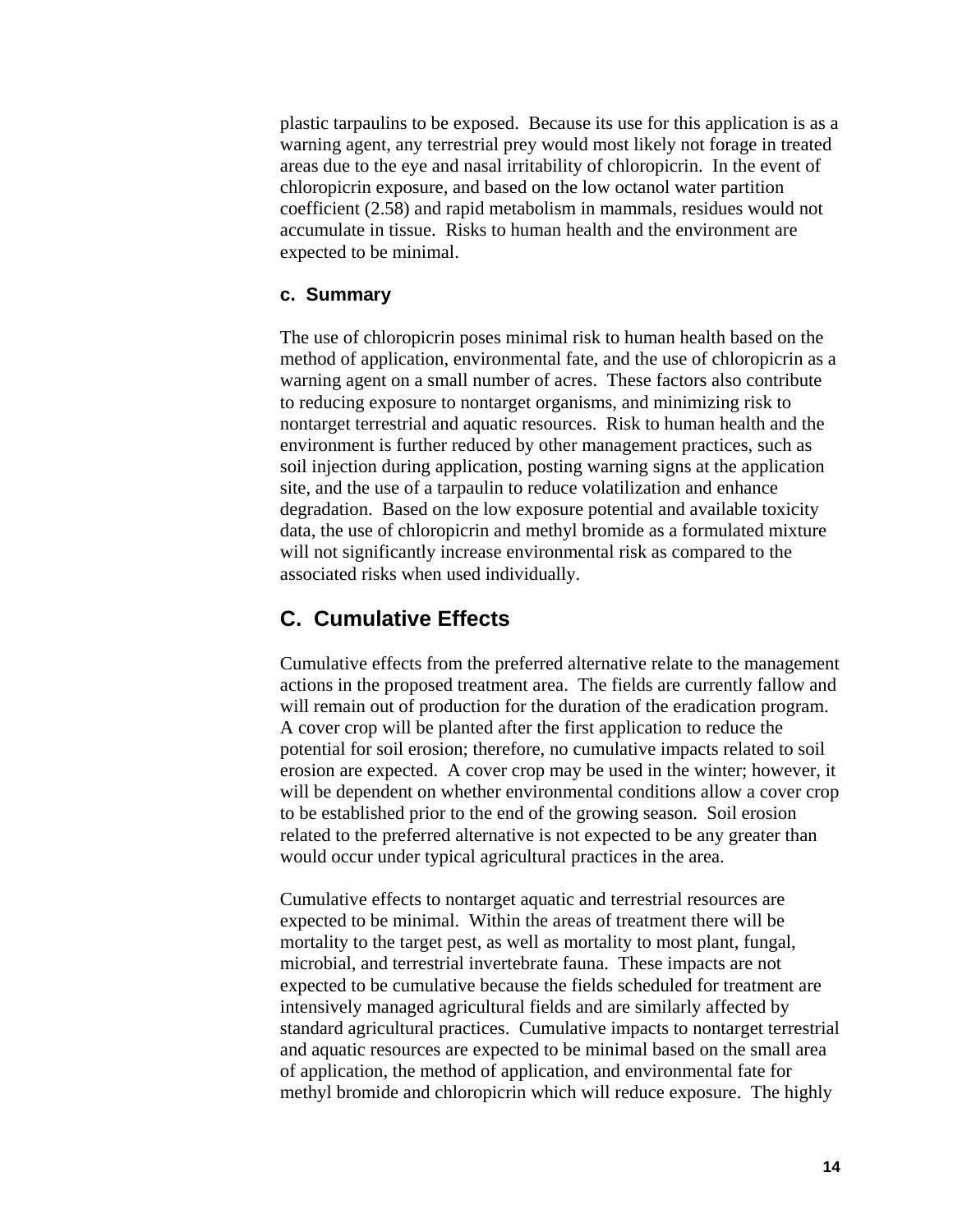volatile nature of MBC and the relatively rapid degradation of any MBC that does not volatilize will prohibit any accumulation of fumigant during (and after) the eradication project, thus no cumulative effects are anticipated. The treated fields will be removed from traditional agriculture and will be planted with a cover crop for the duration of the eradication program. At the conclusion of the project, the fields can revert to agricultural use, assuming the successful eradication of GN.

The proposed maximum 812-acre treatment area is composed of potato fields, adjacent fields, and a buffer area which will not be planted with crops that could provide residues for human health exposure; therefore, no cumulative effects are anticipated from additional dietary MBC crop residues. The method of application and following the precautionary label language further reduces other pathways of exposure and minimizes cumulative impacts to human health.

As previously discussed, MBC is a highly volatile fumigant which can impact air quality and has been identified as an ozone-depleting compound. The impact of program MBC treatments on air quality, as it relates to other methyl bromide use on a local level, is expected to be minimal. The proposed application methodology, including the use of tarpaulins and deep soil injections, as well as the small area proposed for treatment, will minimize potential cumulative impacts to air quality.

Chloropicrin is not known to be an ozone-depleting compound; however, on a global scale, the use of methyl bromide in the GN Ro2 eradication program will contribute to the overall release of manmade ozone-depleting substances. Relative to the global use of methyl bromide, two applications of MBC in the GN Ro2 eradication project equates to approximately 0.68 percent of the total annual manmade methyl bromide use. When compared to all sources of chlorinated and brominated ozone-depleting substances, the proposed use represents an even smaller fraction of the total amount of ozone-depleting compounds (figure 2).

#### **D. Threatened, Endangered, and Protected Species**

Section 7 of the Endangered Species Act (ESA) and its implementing regulations require Federal agencies to ensure that their actions are not likely to jeopardize the continued existence of endangered or threatened species or result in the destruction or adverse modification of critical habitat. No federally listed species occur in Livingston County, NewYork. Therefore, the proposed eradication program for GN Ro2 race will have no effect on listed species in that county. In Suffolk County, several federally listed species occur, including sea turtles, piping plover, roseate tern, sandplain gerardia, seabeach amaranth, shortnosed sturgeon, and small whorled pogonia. The treated fields would not be expected to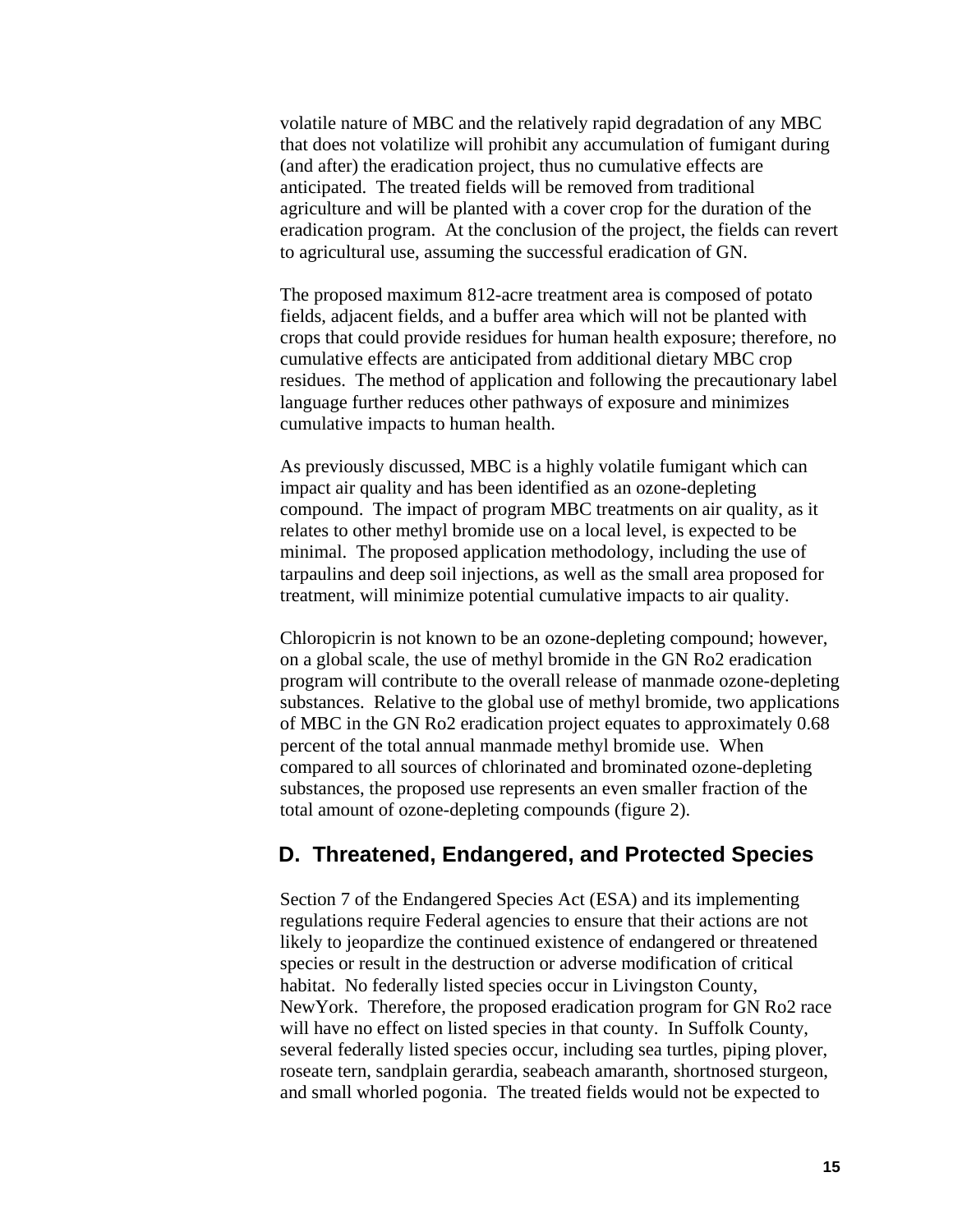be habitat for those species. In addition, APHIS received a report from the New York Natural Heritage Program, dated July 31, 2008, indicating that no federally listed species have been reported in or near the proposed treatment area. Therefore, the eradication program will have no effect on federally listed species.

In 2007, the bald eagle was removed from protection under ESA; however, it remains federally protected under the Bald and Golden Eagle Protection Act. As a result, protection measures for the eagle must still be implemented. In accordance with APHIS policies, the program will implement the protection measures specified by the Act if eagles are found in the vicinity of the eradication project. Bald eagles are not known to occur in Suffolk County. There may be bald eagles in Livingston County. If their presence in the project area is confirmed, APHIS will implement appropriate protection measures as outlined in the National Bald Eagle Management Guidelines (U.S. FWS, 2007).

## **VI. Other Considerations**

Executive Order (EO) 13175, "Consultation and Coordination with Indian Tribal Governments," was issued to ensure that there would be "meaningful consultation and collaboration with tribal officials in the development of Federal policies that have tribal implications…." There are no tribal lands in the vicinity of the proposed eradication project, thus, the initiation of this project will have no direct impact to Native Americans. However, if the GN Ro2 race were to spread from the currently infested fields, there is a potential to impact all potato growers, including those who are Native Americans. State and Federal agriculture officials have consulted and collaborated with Indian tribal officials to ensure that they are well-informed and represented in policy and program decisions which may impact their agricultural interests. Collaboration with the Native American officials will continue, as appropriate, until the proposed eradication of GN Ro2 race is achieved.

EO 12898, "Federal Actions to Address Environmental Justice in Minority Populations and Low-income Populations," focuses Federal attention on the human health and environmental conditions of minority and lowincome communities, and promotes community access to public information and public participation in matters relating to human health or the environment. This EO requires Federal agencies to conduct their programs, policies, and activities that substantially affect human health or the environment in a manner so as not to exclude persons and populations from participation in or benefiting from such programs. It also enforces existing statutes to prevent minority and low-income communities from being subjected to disproportionately high or adverse human health or environmental effects. APHIS has determined that the environmental and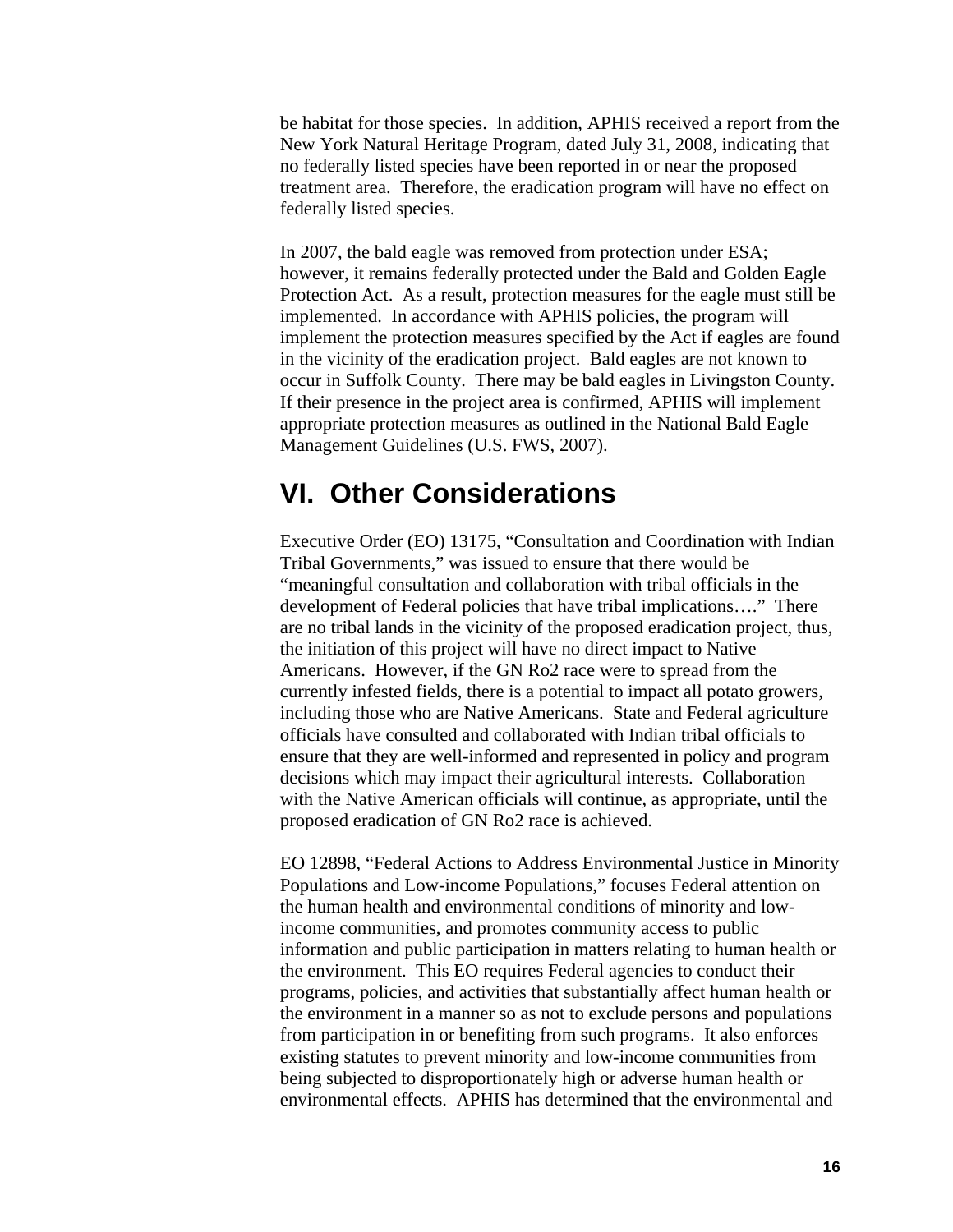human health effects from the proposed applications for eradication of the GN Ro2 race in New York are minimal and are not expected to have disproportionate adverse effects to any minority or low-income populations.

EO 13045, "Protection of Children from Environmental Health Risks and Safety Risks," acknowledges that children, as compared to adults, may suffer disproportionately from environmental health and safety risks because of developmental stage, greater metabolic activity levels, and behavior patterns. This EO (to the extent permitted by law and consistent with the agency's mission) requires each Federal agency to identify, assess, and address environmental health risks and safety risks that may disproportionately affect children. Applications will not occur in proximity to schools, parks, or daycare facilities where children may be present. In addition, the method of application and management of the fields will minimize residues from drift, volatilization, and dietary exposure. Based on the distance of the application area from surface and groundwater resources, no residues from any of the proposed fumigants are anticipated to occur in drinking water. A cover crop will be planted between applications of MBC and possibly after the fall application; however, none of the cover crop will be harvested for human or livestock consumption. None of the alternatives being considered are expected to have disproportionately high or adverse human health or environmental effects to children.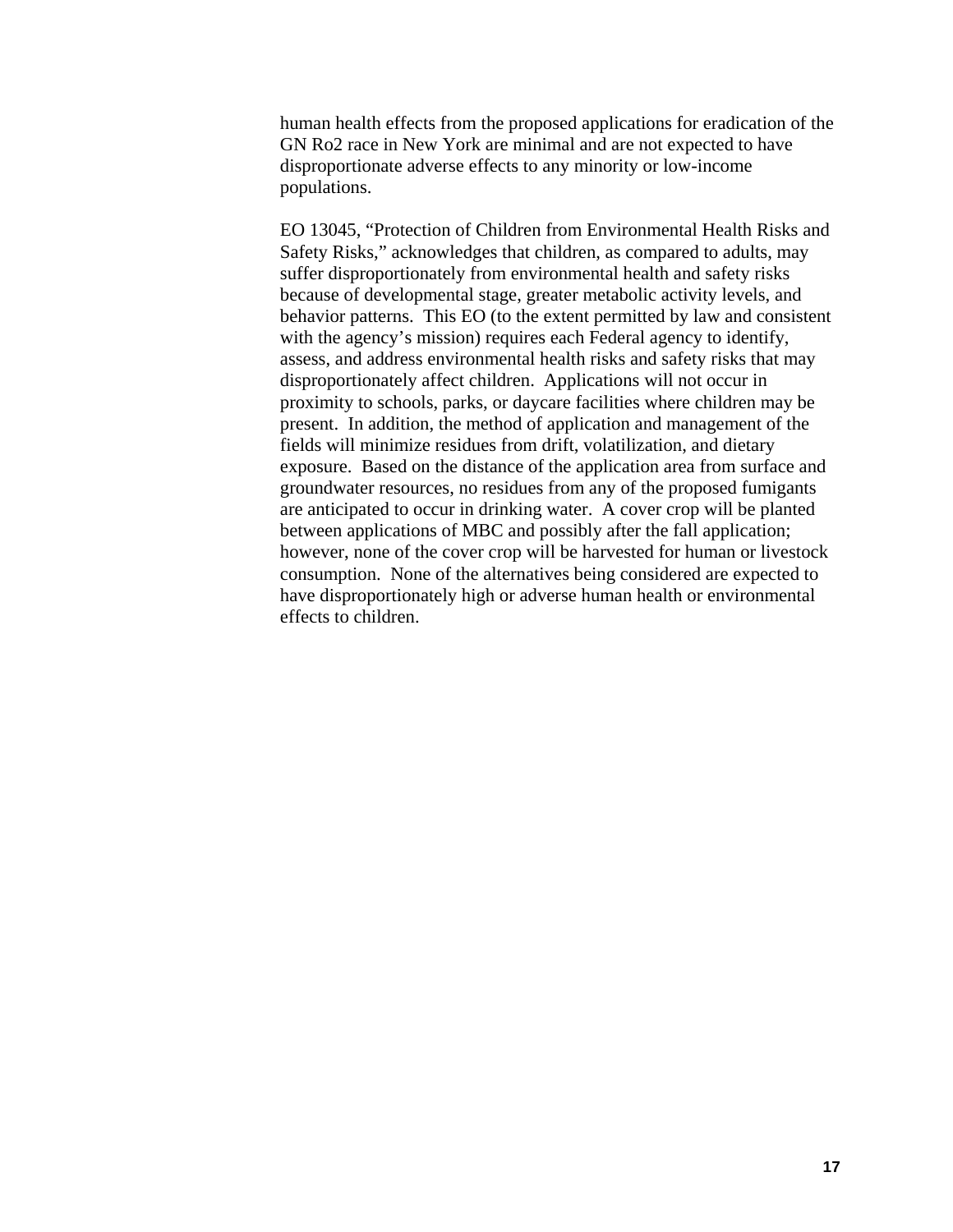## **VII. Agencies and Individuals Consulted**

This EA was prepared and reviewed by APHIS. The addresses of participating APHIS units, cooperators, and consultants (as applicable) follow.

U.S. Department of Agriculture Animal and Plant Health Inspection Service Policy and Program Development Environmental Services 4700 River Road, Unit 149 Riverdale, MD 20737–1238

U.S. Department of Agriculture Animal Plant Health Inspection Service Plant Protection and Quarantine Emergency and Domestic Programs 4700 River Road, Unit 134 Riverdale, MD 20737

U.S. Department of Agriculture Animal Plant Health Inspection Service Plant Protection and Quarantine 8327 Kanona Road Avoca, NY 14809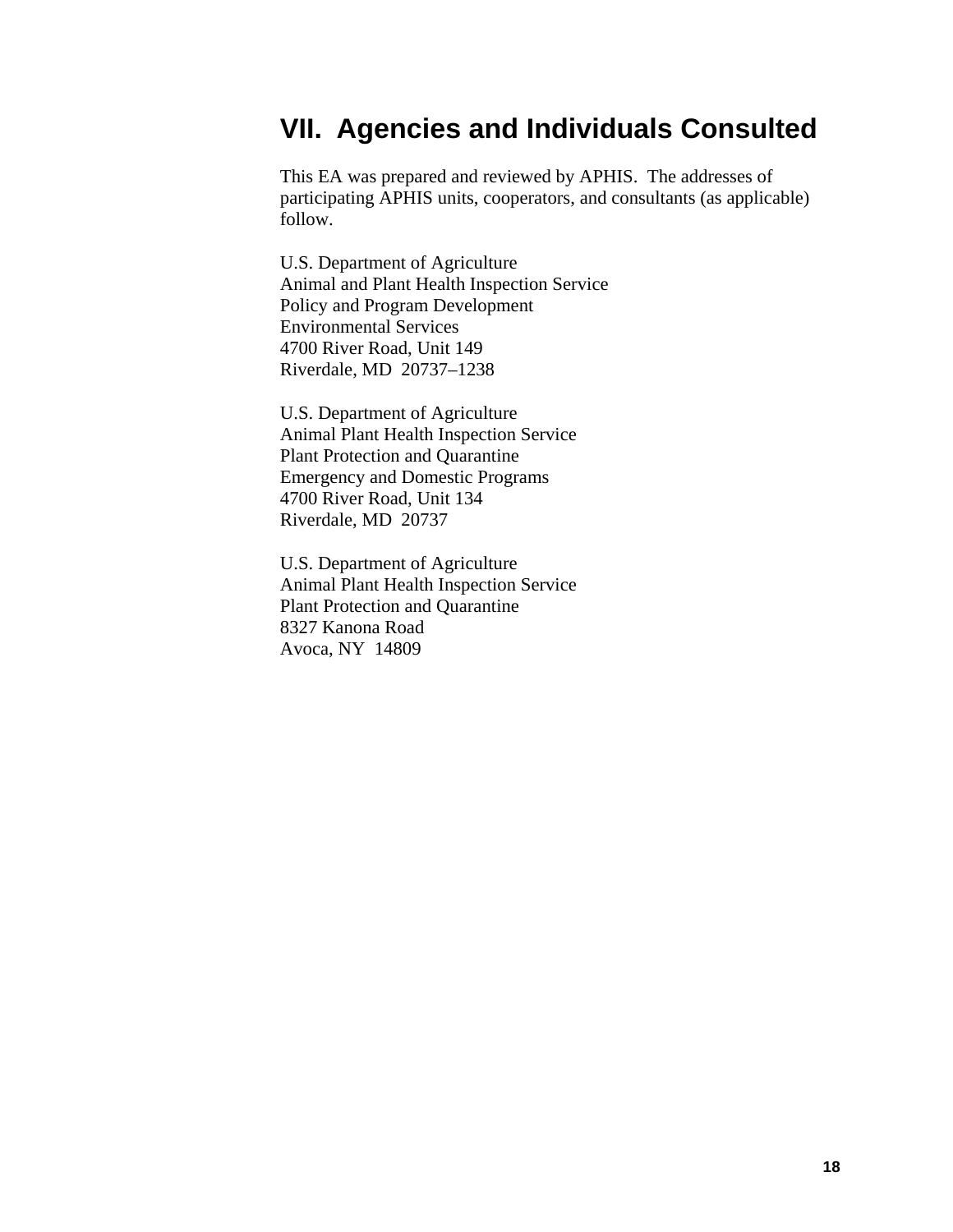## **VII. References**

DEFRA—See Department of Environment, Food, and Rural Affairs

Department of Environment, Food and Rural Affairs, 1996. Investigation of potato cyst nematode control. Prepared by Rothamsted Research. 92 pp.

EPA—See U.S. Environmental Protection Agency

EPPO—See European and Mediterranean Plant Protection Organization

European and Mediterranean Plant Protection Organization, EPPO Quarantine Pest, 1990. Data sheets on quarantine pests. *Globodera rostochiensis* and *Globodera pallida*.

Gan, J., Yates, S.R., Anderson, M.A., Spencer, W.F., Ernst, F.F., and Yates, M.V., 1994. Effect of soil properties on degradation and sorption of methyl bromide in soil. Chemosphere 29(12):2685–2700.

Phillips, M.S., Trudgill, D.L., Hackett, C.A., Hancock, M., Holliday, J.M. and Spaull, A.M., 1998. A basis for predictive modelling of the relationship of potato yields to population density of the potato cyst nematode, *Globodera pallida*. J. Agricultural Science. 130:45–51.

Turner, S.J., 1996. Population decline of potato cyst nematodes (*Globodera rostochiensis* and *G. pallida*) in field soils in Northern Ireland. Annals of Applied Biology. 129:315–322.

Turner, S.J., and Evans, K., 1998. The origins, global distribution and biology of potato cyst nematodes (*Globodera rostochiensis* (Woll.) and *Globodera palllida* Stone) *In* Potato Cyst Nematodes (eds. R.J. Marks and B.B. Brodie) pp. 7–26.

UNEP—See United Nations Environment Programme

United Nations Environment Programme, 2007. Scientific Assessment of Ozone Depletion: 2006. Final Release February 2007. World Meteorological Organization: global ozone research and monitoring project—Report No. 50.

United Nations Environment Programme, 2002. Report of the Methyl Bromide Technical Options Committee. 437 pp.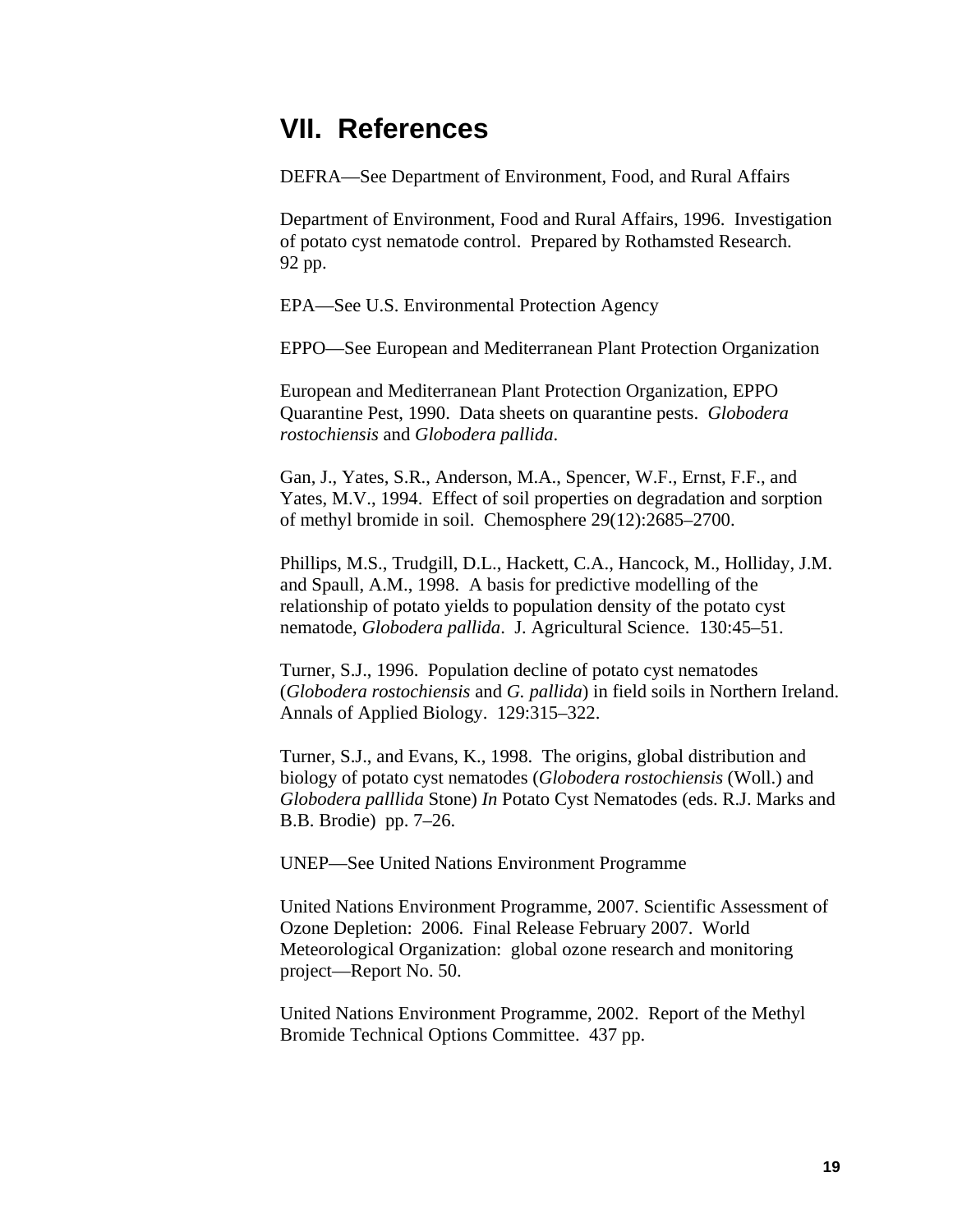USDA APHIS – See U.S. Department of Agriculture, Animal and Plant Health Service

U.S. Department of Agriculture, Animal and Plant Health Service, 2008. NY Golden Nematode Program Review Meeting Report. March 26-27, 2008. Center for Plant Health Science and Technology, Raleigh, NC. August 27, 2008. 17pp.

U.S. Environmental Protection Agency, Office of Prevention, Pesticides and Toxic Substances, 2008a. EPA 738–R–08–005. Reregistration eligibility decision for methyl bromide (soil and non-food structural uses). 116 pp.

U.S. Environmental Protection Agency, Office of Prevention, Pesticides and Toxic Substances, 2008b. EPA 738–R–08–009. Reregistration eligibility decision for chloropicrin. 127 pp.

U.S. Environmental Protection Agency, Office of Prevention, Pesticides and Toxic Substances, 2006a. EPA 738–R–06–026. Report of Food Quality Protection Act (FQPA) tolerance reassessment and risk management decision (TRED) for methyl bromide, and reregistration eligibility decision (RED) for methyl bromide's commodity uses. Appendix: human health risk assessment. 64 pp.

U.S. Environmental Protection Agency, 2006b. Ozone depletion rules & regulations; methyl bromide questions & answers. March 8, 2006. [Online]. Available: <http://www.epa.gov/ozone/mbr/qa.html>. [2007, April 17].

U.S. Environmental Protection Agency, Office of Prevention, Pesticides and Toxic Substances, 2006c. Chloropicrin: revised HED human health risk assessment for phase 3. EPA Docket ID: EPA–HQ–OPP–2006– 0661–0003. 291 pp.

U.S. Environmental Protection Agency, Office of Prevention, Pesticides and Toxic Substances, 2006d. Revised level 1 screening ecological risk assessment for the reregistration of chloropicrin. EPA Docket ID: EPA– HQ–OPP–2006–0661–0005. 105 pp.

U.S. Environmental Protection Agency, Office of Prevention, Pesticides and Toxic Substances, 2005. Environmental fate and ecological risk assessment for the re-registration of methyl bromide. 181 pp.

U.S. FWS—See U.S. Fish and Wildlife Service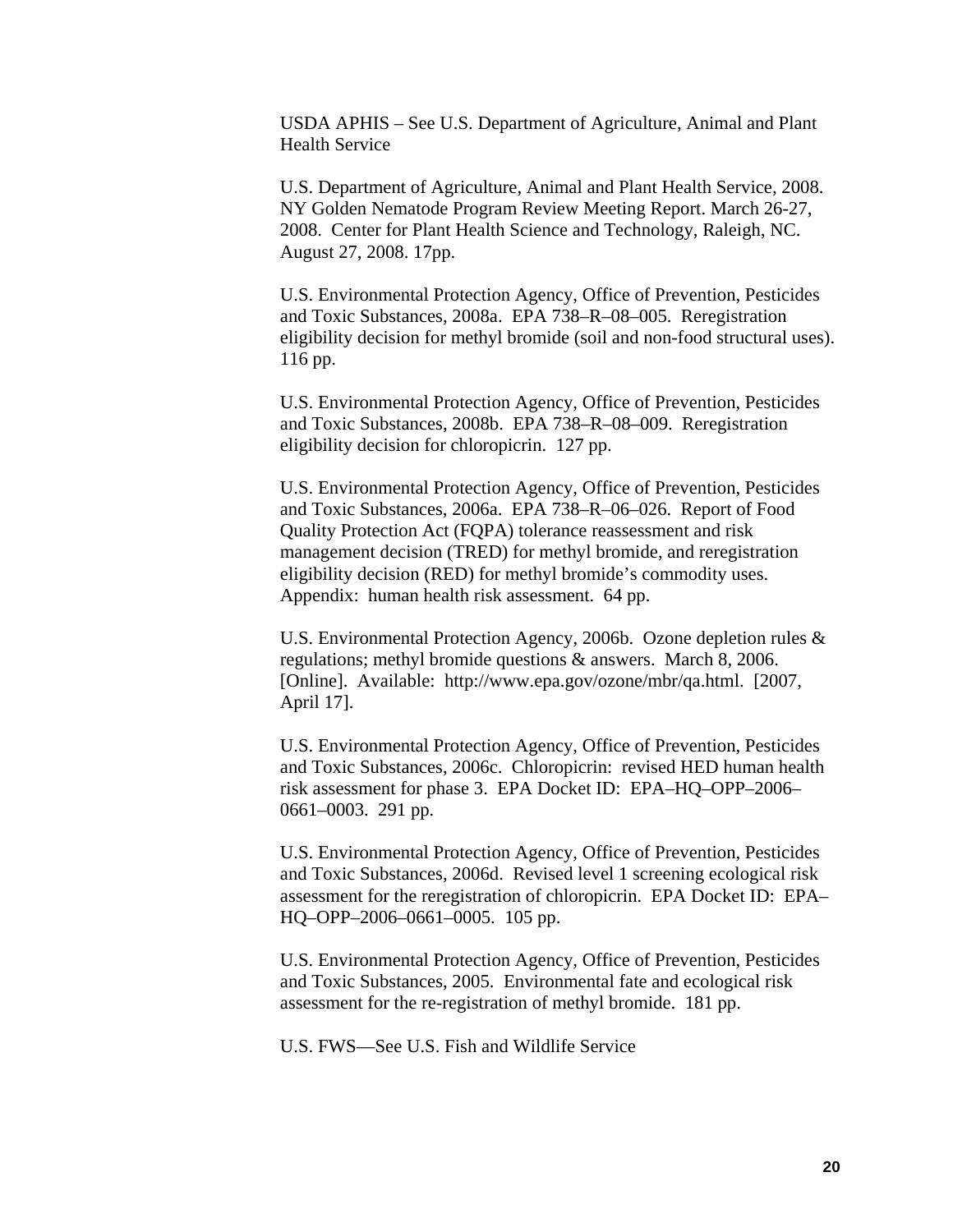U.S. Fish and Wildlife Service, 2007. National bald eagle guidelines. May 2007. [Online]. Available: http://www.fws.gov/migratorybirds/issues/BaldEagle/NationalBaldEagle ManagementGuidelines.pdf. [2008, Sept. 10].

Yagi, K., Williams, J., Wang, N.-Y., Cicerone, R.J., 1995. Atmospheric methyl bromide (CH<sub>3</sub>Br) from agricultural soil fumigations. Science. 267:1979–1980.

Yates, S.R., Gan, J., and.K. Papiernik, 2003. Environmental fate of methyl bromide as a soil fumigant. Rev. Environ. Contam. Toxicol. 177:45–122.

Yokouchi, Y., Toom-Sauntry, D., Yazawa, K., Inagaki, T., and Tamaru, T., 2002. Recent decline of methyl bromide in the trophospere. Atmospheric Environment 36:4985–4989.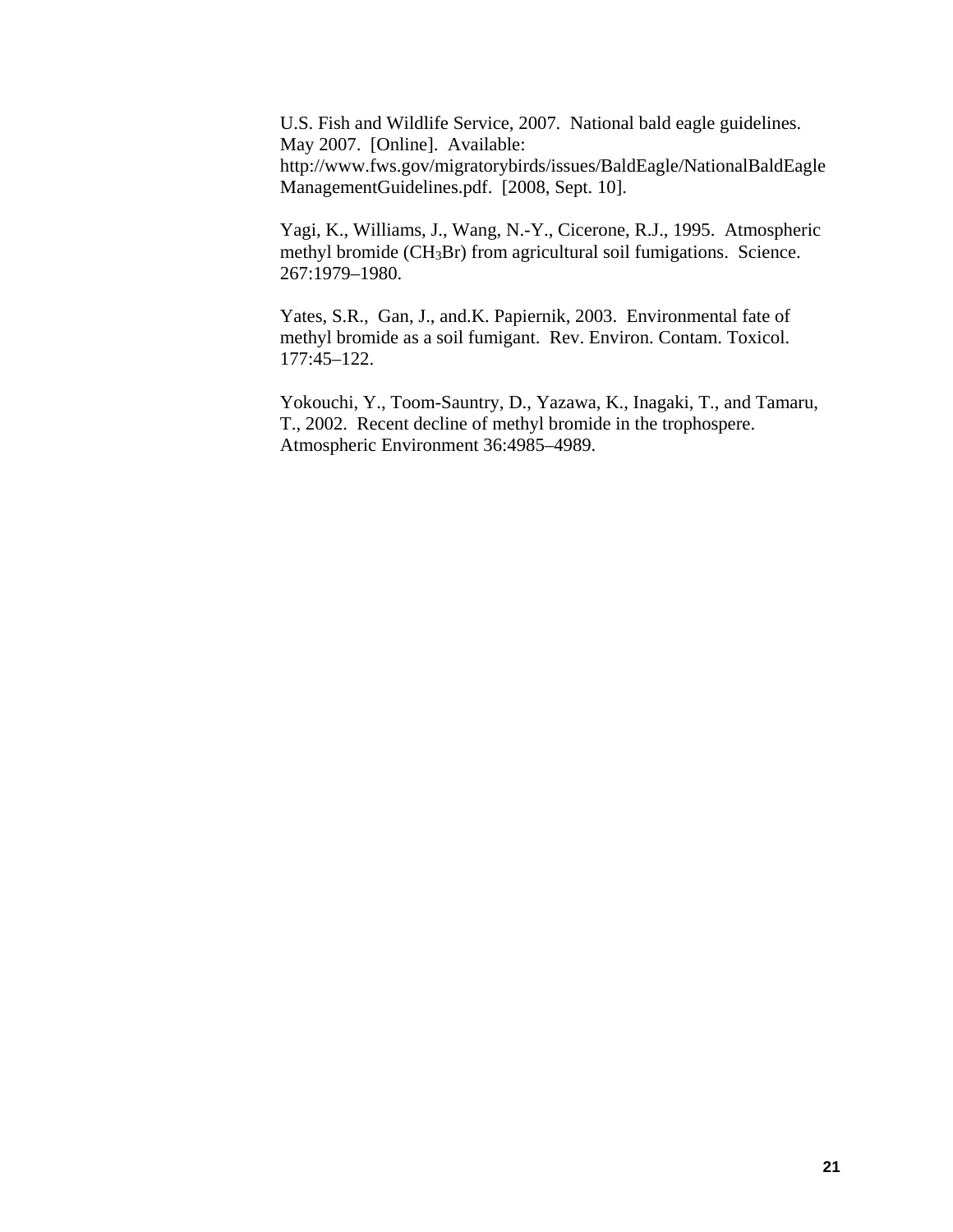## **Appendix A: Potential Host Plants for** *Globodera rostochiensis*

#### **Primary Hosts:**

*Lycopersicon esculentum* (tomato) *Solanum melongena* (eggplant, aubergine) *Solanum tuberosum* (potato)

#### **Minor Hosts:**

*Datura stramonium* (Devil's trumpet, Jamestown-weed) *Lycopersicon pimpinellifolium* (currant tomato) (syn. Lycopersicon racemigerum) *Oxalis tuberosa* (oca) *Solanum aviculare* (kangaroo apple) *Solanum gilo (syn. Solanum integrifolium)* (scarlet or tomato eggplant) *Solanum indicum* (Indian nightshade) *Solanum marginatum* (white-edged (margined) nightshade) *Solanum mauritianum* (tree tobacco, earleaf nightshade) *Solanum nigrum* (black nightshade) *Solanum quitoense* (Naranjillo) *Solanum sarrachoides* (hairy nightshade)

#### **Other Hosts:**

*Avena sativa* (oat) *Datura tatula* (jimsonweed) *Hyoscyamus niger* (black henbane) *Lycopersicon glandulosum* (Peruvian nightshade) *Lycopersicon hirsutum* (hairy tomato) *Lycopersicon pyriforme* (garden tomato) *Physalis philadephica* (Mexican groundcherry) *Physochlainia orientalis* (purple trumpet flowers) *Pistacia vera* (pistachio) *Salpiglossis spp.* (painted tongue)

#### **Other** *Solanum* **spp.**

*Solanum acaule* (Wild Andean potato) *Solanum aethiopicum* (Ethiopian nightshade, African eggplant) *Solanum alandiae Solanum alatum* (red fruited nightshade) *Solanum anomalocalyx Solanum antipoviczii (now S. stoloniferum*) *Solanum armatum* (forest nightshade) *Solanum ascasabii Solanum asperum Solanum berthaultii* (wild potato)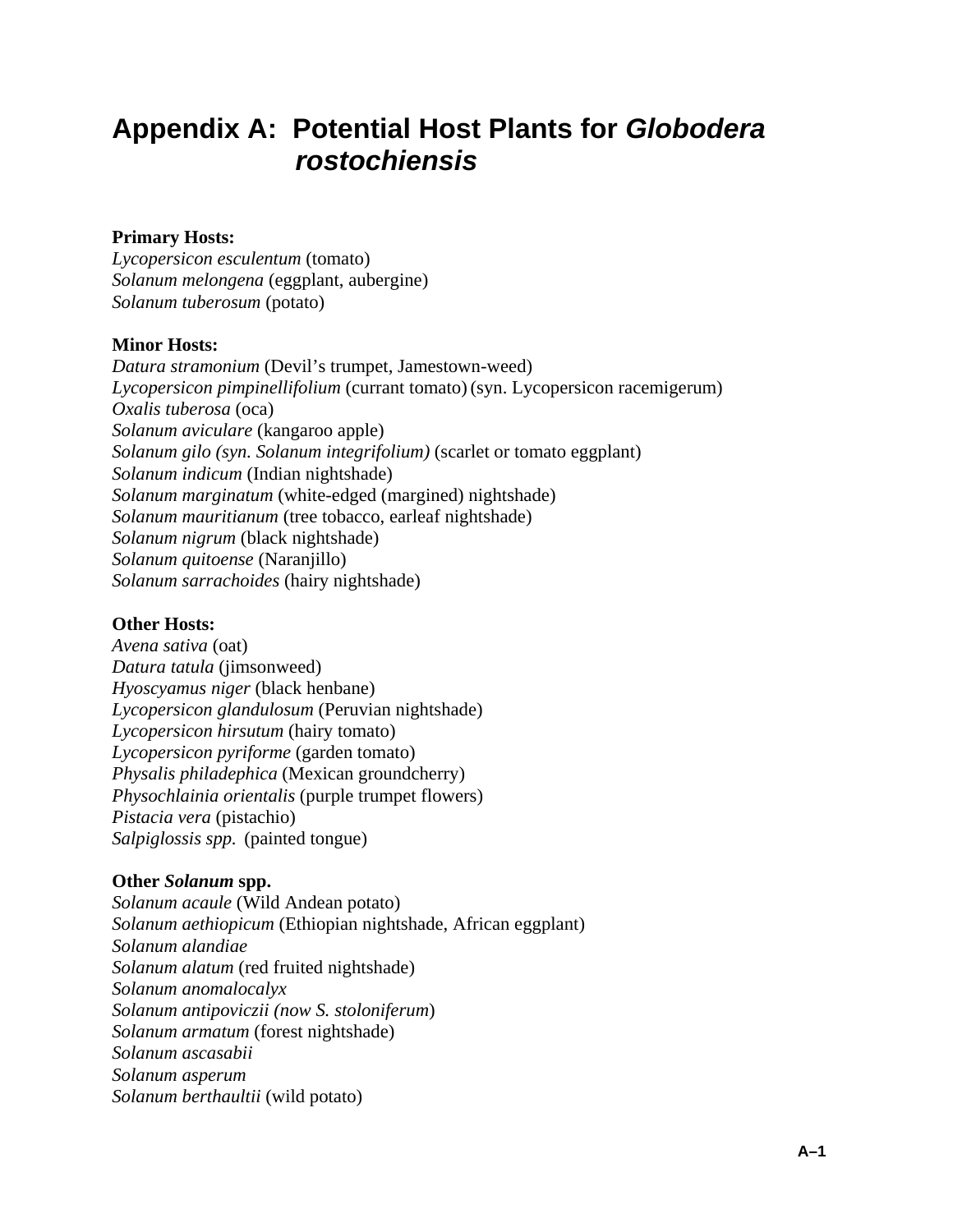*Solanum blodgettii* (mullein nightshade) *Solanum boergeri Solanum brevimucronatum Solanum bulbocastanum* – (ornamental nightshade) - also listed as *S. bulbocastana Solanum calcense Solanum caldasii Solanum canasense Solanum capsicibaccatum Solanum capsicoides* (cockroach berry) *Solanum carolinense* (Carolina horsenettle) *Solanum chacoense* – (Chaco potato) also reported as *S. chacoense* v. *subtilis Solanum citrullifolium* (watermelon nightshade) – also listed as *S. citrillifolium Solanum coeruleifolium* (chaucha) *Solanum commersonii* (Commerson's nightshade) *Solanum curtilobum* (rucki) *Solanum curtipes Solanum demissum* (nightshade) *Solanum demissum x Solanum tuberosum Solanum dulcamara* (bittersweet) *Solanum elaeagnifolium* (silverleaf nightshade) *Solanum famatinae Solanum garciae Solanum gibberulosum Solanum giganteum* (African holly) *Solanum gigantophyllum Solanum glaucophyllum* (waxyleaf nightshade) *Solanum goniocalyx* (yellow potato) *Solanum gracile* (whitetip nightshade) *Solanum heterodoxum* (melonleaf nightshade) *Solanum heterophyllum* (unarmed nightshade) *Solanum hirtum* (huevo de gato) *Solanum hispidum* (devil's fig) *Solanum integrifolium* (eggplant, tomato) *Solanum intrusum* (garden huckleberry) *Solanum jamesii* (wild potato) *Solanum jujuyense Solanum kesselbrenneri* (phureja) *Solanum kurtzianum Solanum lanciforme* (heartleaf nightshade) *Solanum lapazense Solanum lechnoviczii Solanum leptostigma* (potato) *Solanum longipedicellatum (now S. stoloniferum) Solanum luteum* (red-fruited nightshade) *Solanum macolae Solanum macrocarpon* (African eggplant)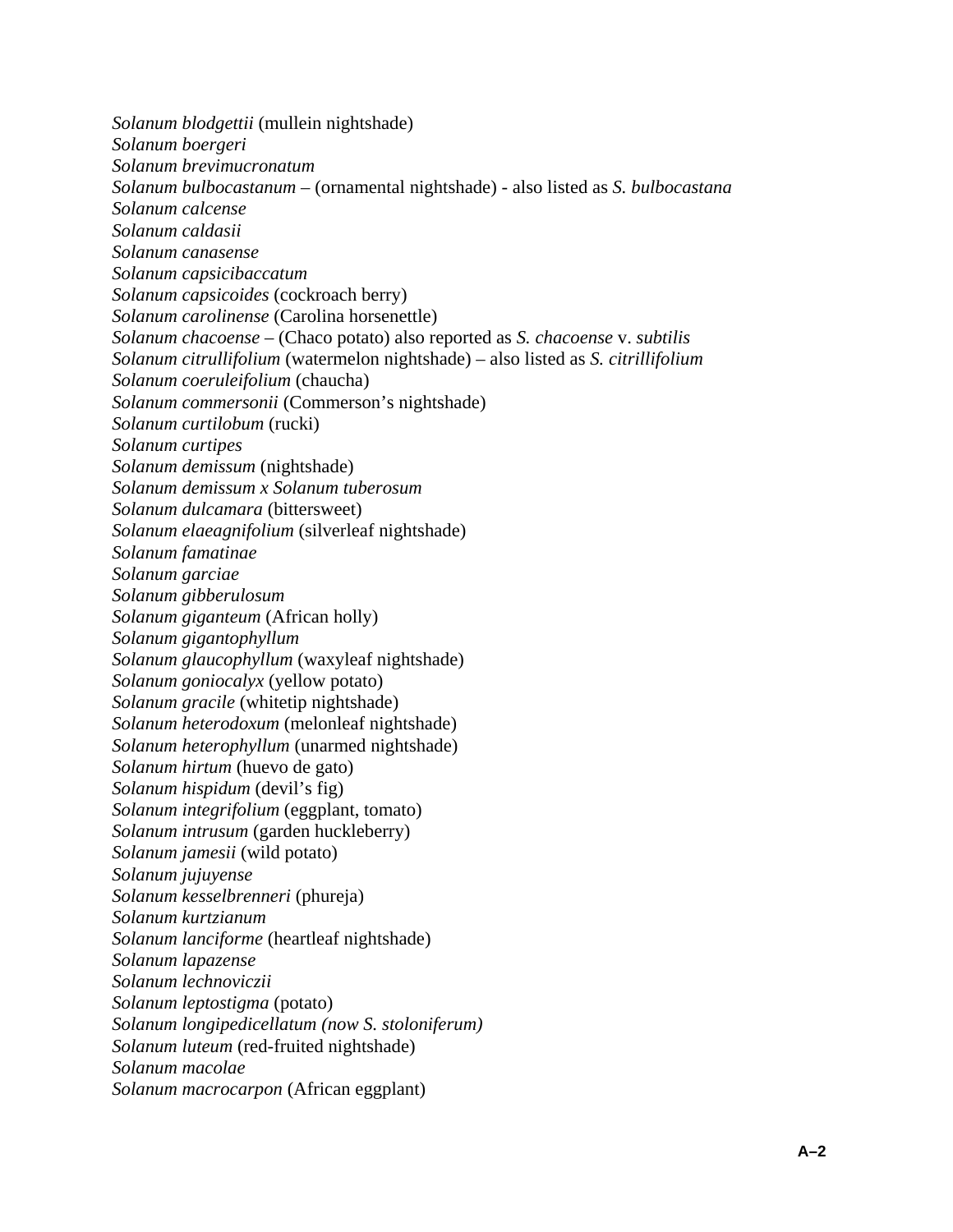*Solanum maglia Solanum mamilliferum* (chauca) *Solanum miniatum* (red-fruited nightshade) *Solanum multidissectum Solanum muricatum* (pepino melon) *Solanum nitidibaccatum* (Argentinian nightshade) *Solanum ochroleucum (*syn. *S. nigrum) Solanum ottonis* (divine nightshade) *Solanum pampasense Solanum parodii Solanum pennellii Solanum phureja* (chauca) *Solanum photeinocarpum* (terimini inuhoozuki) *Solanum pinnatisectum* (tansyleaf nightshade) *Solanum platypterum Solanum platense Solanum polyacanthos Solanum polyadenium* (potato) *Solanum prinophyllum* (forest nightshade) *Solanum radicans* (cusmayllo) *Solanum raphanifolium* (wild potato) *Solanum rostratum* (buffalobur nightshade) *Solanum rybinii* (phureja) *Solanum salamanii Solanum saltense Solanum sanctae-rosae Solanum schenckii Solanum simplicifolium Solanum sinaicum* (nightshade) *Solanum sisymbriifolium?* (sticky nightshade) *Solanum sodomaeum* (apple of Sodom) *Solanum soukupii Solanum sparsipilum Solanum stenotomum* (pitiquina) *Solanum stoloniferum Solanum subandigenum* (Andigena) *Solanum tarijense Solanum tenuifilamentum* (chauca) *Solanum toralopanum* (apharuma) *Solanum triflorum* (cutleaf nightshade) *lanum tuberosum ssp. andigena* (potato) *Solanum tuberosum ssp. tuberosum* (Irish potato) *Solanum utile-* South American genus-strongly attacked *Solanum vernei* (purple potato) *Solanum verrucosum Solanum villosum* (red-fruited nightshade)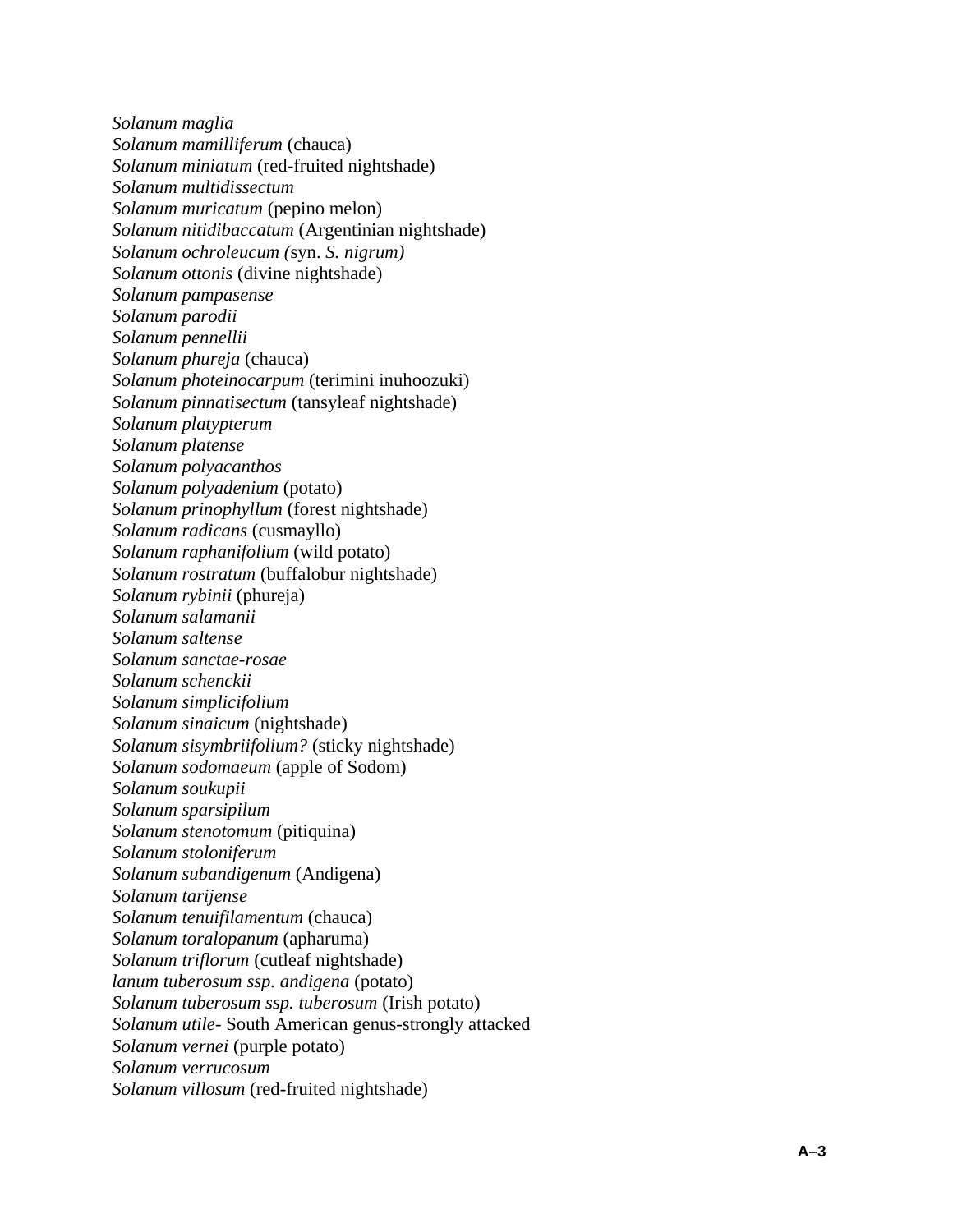*Solanum violaceimarmoratum Solanum wittmackii Solanum xanti* (chaparral nightshade) *Solanum yabari* (pitiquina) *Solanum zuccagnianum* (gilo)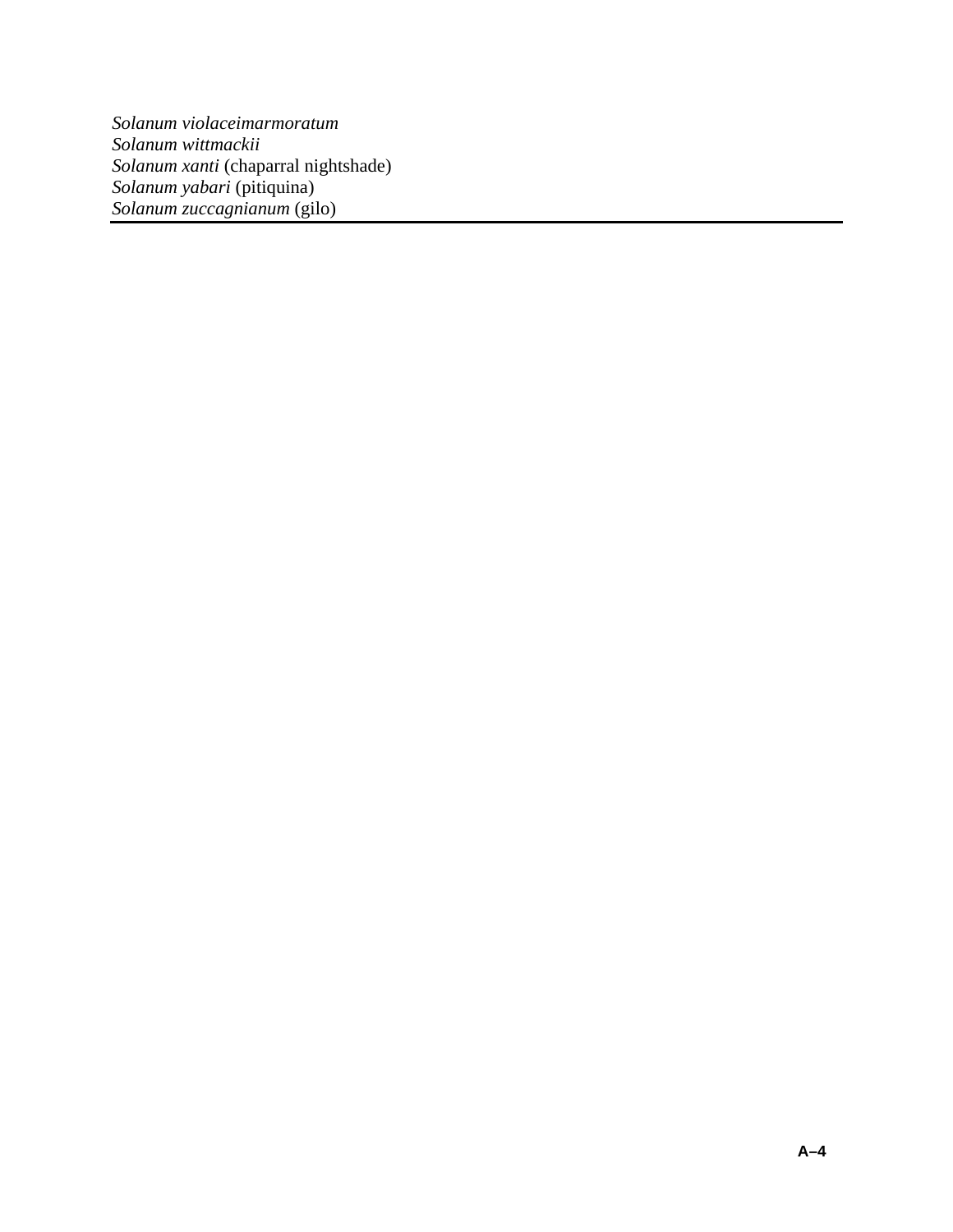## **Literature Cited**

**Web Resource—Global pest and disease database:** [https://www.gpdd.info](https://www.gpdd.info/)

Extensive list of hosts.

- 3. CABI (2002). Crop Protection Compendium (2002 ed.) [CD]. Wallingford, UK: CAB International. Current online version at: http://www.cabicompendium.org/cpc
- 4. CABI (2005). Crop Protection Compendium (2005 ed.) [CD]. Wallingford, UK: CAB International. Current online version at: http://www.cabicompendium.org/cpc
- 5. CABI (2006). Crop Protection Compendium (2006 ed.) [CD]. Wallingford, UK: CAB International. Current online version at http://www.cabicompendium.org/cpc
- 6. Weingartner, D. P., & Hooker, W. J. (Primary collators) (2001, October 29). **Common Names of Plant Diseases: Diseases of Potato (Solanum tuberosum L.).** American Phytopathological Society. Retrieved June 18, 2008, from http://www.apsnet.org/online/common/names/potato.asp Common name, host
- 7. NAPPO, PAS (2006, August 15). **Confirmation of Golden Nematode (Globodera rostochiensis) in the Province of Quebec / Confirmation de la Présence du Nématode Doré (Globodera rostochiensis) au Québec.** North American Plant Protection Organization, Phytosanitary Alert System. Retrieved June 18, 2008, from http://www.pestalert.org/oprDetail.cfm?oprID=215&keyword=Glo bodera%20rostochiensis Official pest report
- 9. EPPO (n.d.). **Data Sheets on Quarantine Pests: Globodera rostochiensis and Globodera pallida.** European and Mediterranean Plant Protection Organization. Retrieved January 18, 2007, from http://www.eppo.org/QUARANTINE/nematodes/Globodera\_pallida/H ETDSP\_ds.pdf Identity, hosts, geographical distribution, biology, detection and identification, means of movement and dispersal, pest significance, phytosanitary measures, bibliography
- **11. EcoPort: Globodera rostochiensis.** (n.d.). Retrieved June 13, 2008, from http://ecoport.org/ep?Nematode=25746&entityType=NE\*\*\*\*&entit yDisplayCategory=full Taxonomy, synonyms, common names, management, hosts, distribution, images
- 12. USDA-APHIS-PPQ. Malik, V. (Program Manager) (n.d.). **Emergency and Domestic Programs: Golden Nematode (Globodera rostochiensis).** United States Department of Agriculture, Animal and Plant Health Inspection Service, Plant Protection and Quarantine, Plant Health Programs, Invasive Species and Pest Management. Retrieved January 12, 2007, from http://www.aphis.usda.gov/ppq/ispm/nematode/index.html Background, quarantine map, regulated articles, steam treatment
- 13. USDA-APHIS, EPICA (2008, May 28). **EPICA Pest Notification: South Korea expands ban on importation of**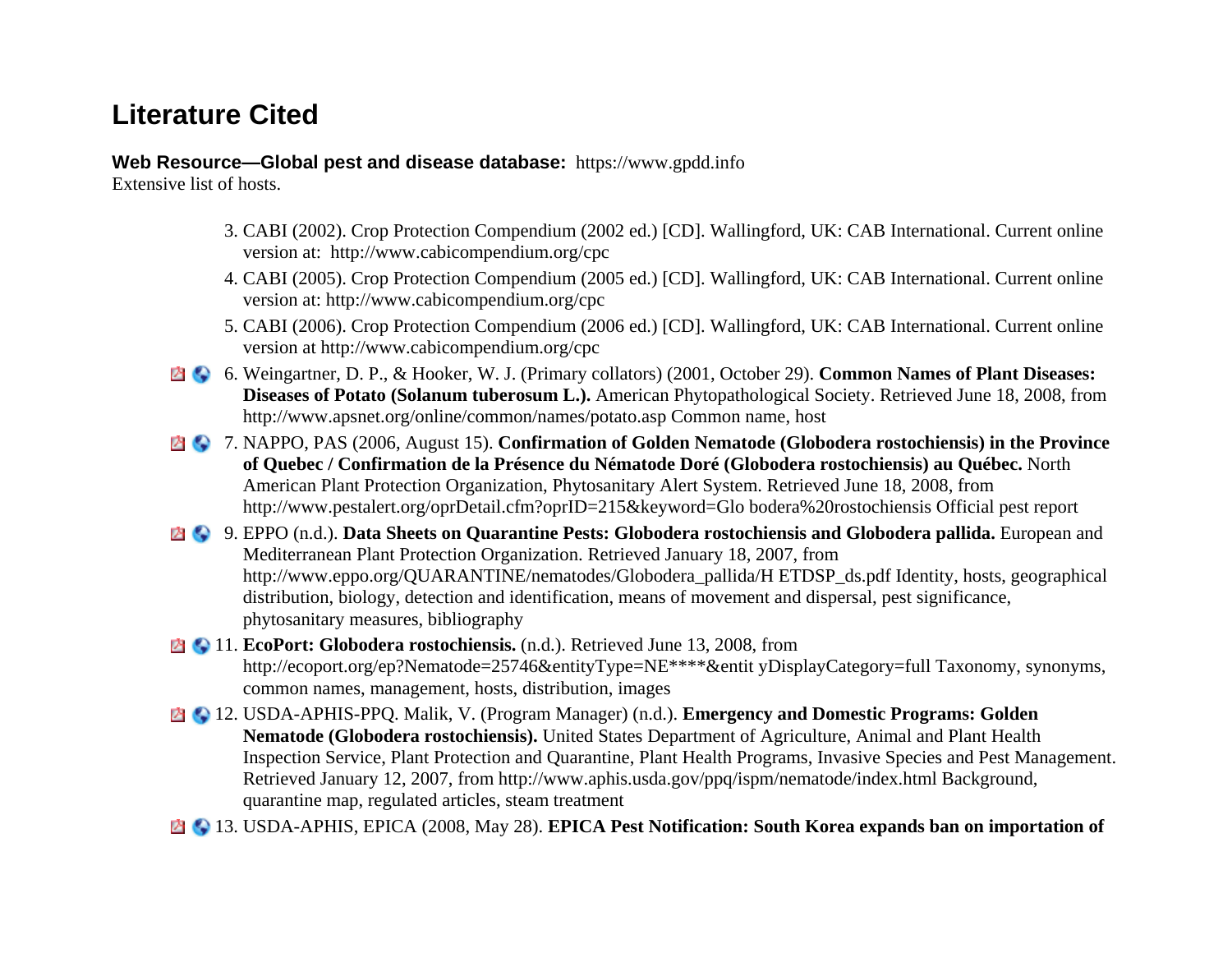**Japanese potatoes.** United States Department of Agriculture, Animal and Plant Health Inspection Service, Plant Protection and Quarantine, Exotic Pest Information Collection and Analysis. Retrieved May 29, 2008, from https://www.gpdd.info/search.cfm?search=epica

- 17. Indarti. S., Bambang, R. T. P., Mulyadi, & Triman, B. (2004). **First record of potato cyst nematode Globodera rostochiensis in Indonesia.** *Australasian Plant Pathology*, 33, 325-326. Retrieved June 20, 2008, from http://www.publish.csiro.au/?act=view\_file&file\_id=AP04018.p df
- 18. Andrés, M. F., Alonso, R., & Alemany, A. (2006, September). **First Report of Globodera rostochiensis in Mallorca Island, Spain.** *Plant Disease*, 90(9), 1262. Retrieved January 19, 2007, from http://www.apsnet.org/pd/searchnotes/2006/pd-90-1262c.asp
- 20. SON (n.d.). **Globodera rostochiensis.** *Exotic Nematode Plant Pests of Agricultural and Environmental Significance to the United States*. The Society of Nematologists. Retrieved January 12, 2007, from http://nematode.unl.edu/pest6.htm Notes on taxonomy and biology, geographical distribution, hosts, crop losses, means of movement and dispersal, rating, references
- 25. NAPPO, PAS (2003, June 12). **Golden Nematode Globodera rostochiensis, Detection in Fremont, New York.** North American Plant Protection Organization, Phytosanitary Alert System. Retrieved June 18, 2008, from http://www.pestalert.org/oprDetail.cfm?oprID=78&keyword=Glob odera%20rostochiensis Official pest report
- 27. USDA-APHIS-PPQ (2006, April). **Golden Nematode Program Manual (Interim Edition).** 1-188. United States Department of Agriculture, Animal and Plant Health Inspection Service, Plant Protection and Quarantine. Retrieved January 12, 2007, from http://www.aphis.usda.gov/ppq/manuals/domestic/pdf\_files/GNP M.pdf This manual contains the policy, guidelines, and instructions that officers must follow as a basis for the treatment or other procedures to be used in authorizing the movement of regulated articles. This manual serves as a basis for explaining such procedures to persons interested in moving articles affected by quarantine regulations.
- 28. Brodie, B. B (1996, April). **Golden Nematode: A Success Story for Biological Control.** *Cornell Community Conference on Biological Control*. Cornell University. Retrieved January 17, 2007, from http://www.nysaes.cornell.edu/ent/bcconf/talks/brodie.html Biology, life cycle, control, images
- 29. **HYPPZ Pest Encyclopaedia: Globodera rostochiensis (Wollenweber), Globodera pallida (Stone).** (n.d.). Institut National de la Recherche Agronomique (INRA), Hypermedia en Protection des Plantes (Section Zoologie). Retrieved January 17, 2007, from http://www.inra.fr/internet/Produits/HYPPZ/RAVAGEUR/6gloros. htm Description, biology, life cycle, damage, common names, images
- 30. USDA-APHIS-PPQ-CPHST-PERAL. Robertson, S. (2007, July 13). **Importation of Tomatoes, Solanum**  内 **lycopersicum from the Economic Community of West African States (ECOWAS) into the Continental United States: A Qualitative, Pathway-Initiated Risk Assessment.** 1-73. Raleigh, NC: United States Department of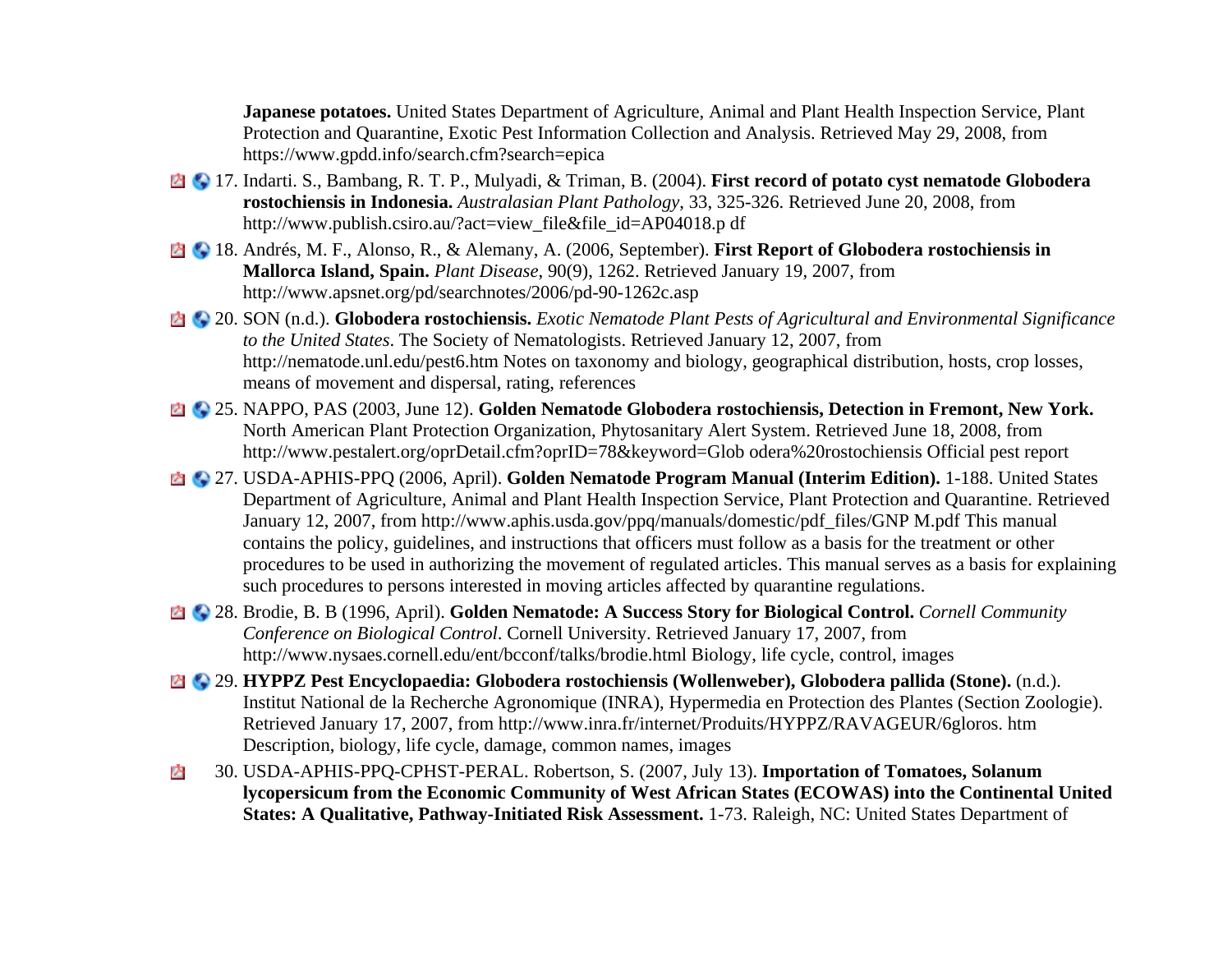Agriculture, Animal and Plant Health Inspection Service, Plant Protection and Quarantine, Center for Plant Health Science and Technology, Plant Epidemiology and Risk Analysis Laboratory.

- 31. Canadian Wildlife Resources (2003). **Invasive Species in Canada.** Author. Retrieved January 18, 2007, from http://www.cwf-fcf.org/invasive/chooseSC.asp?selectKeyword=2 &keyword=Globodera+rostochiensis&keywordSort=1&keywordSubmit .x=20&keywordSubmit.y=20&keywordSubmit=Go&whichAction=keywor d Taxonomy, range, pathway, status, impacts, control
- **23. Massachusetts: Introduced Pests Outreach Project. Golden Nematode.** (2008, March 25). University of Massachusetts, Massachusetts Department of Agricultural Resources, Extension Agriculture and Landscape Program. Retrieved June 20, 2008, from http://www.massnrc.org/pests/pestFAQsheets/goldennematode.ht ml Taxonomy, hosts, symptoms, similar diseases or symptoms, fact sheets and references, images
- **23. Ferris, H. (2005, October 10). Nemaplex: Globodera rostochiensis.** University of California. Retrieved January 12, 2007, from http://plpnemweb.ucdavis.edu/nemaplex/Taxadata/G053s2.htm Classification, morphology and anatomy, distribution, economic importance, feeding, hosts, life cycle, damage, management, references
- 35. **Non-Native and Invasive Pests: Golden Nematode.** (2006, August). Governement of British Columbia, Ministry of Agriculture and Lands, Pest Management. Retrieved January 12, 2007, from http://www.agf.gov.bc.ca/cropprot/goldennema.htm Regulations, symptoms, life cycle, hosts and geographic range, further information
- 36. Sun, F., Miller, S., Wood, S., & Côté, M.-J. (2007, July). **Occurrence of Potato Cyst Nematode, Globodera rostochiensis, on Potato in the Saint-Amable Region, Quebec, Canada.** *Plant Disease*, 91(7), 908. Retrieved June 20, 2008, from http://apsjournals.apsnet.org/doi/abs/10.1094/PDIS-91-7-0908 A
- 37. Ibrahim, S. K., Saad, A. T., Haydock, P. P. J., & Al-Masri, Y. (2000). **Occurrence of the potato cyst nematode Globodera rostochiensis in Lebanon.** *Nematology*, 2(2), 125-128. Retrieved June 16, 2008, from http://docserver.ingentaconnect.com/deliver/connect/brill/13 885545/v2n2/s1.pdf?expires=1213621414&id=44708912&titleid=78 2&accname=North+Carolina+State+University+-+Raleigh&checksum =87CCF61C347B587C454E575ECB666305
- 38. Philis, J. (1997). **Outlook on plant nematodes and their control in Cyprus.** *In M. A. Maqbool & B. Kerry (Eds.), Plant Nematode Problems and their Control in the Near East Region (FAO Plant Production and Protection Paper - 144)*. Rome: Food and Agriculture Organization of the United Nations. Retrieved January 17, 2007, from http://www.fao.org/docrep/v9978e/v9978e0d.htm Introduction, control, research and facilities, conclusions and recommendations, bibliography
- 39. Walker, K. (2006). **Pests and Diseases Image Library (PaDIL): Globodera rostochiensis.** Retrieved January 18,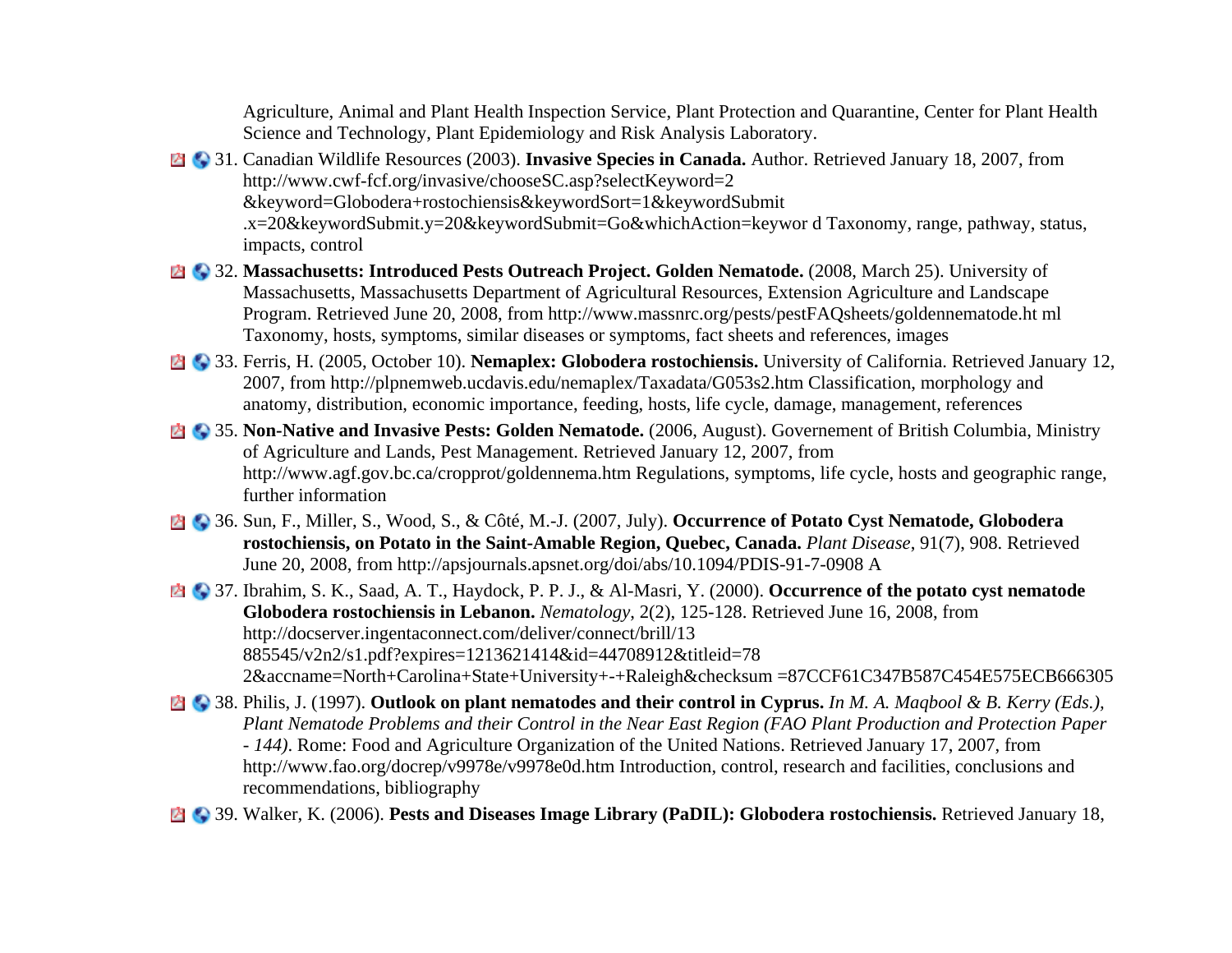2007, from http://www.padil.gov.au/viewPest.aspx?id=591 Taxonomy, synonyms, host types, distribution, diagnostic characters, hosts, links, references, images

- 40. USDA-APHIS-PPQ, Biological Assessment Support Staff. Friedman, W. (Preparer) (1985, September). **Pests Not**  A **Known to Occur in the United States or of Limited Distribution (PNKTO), No. 68: Golden Nematode.** 1-10. Beltsville, MD: United States Department of Agriculture, Animal and Plant Health Inspection Service, Plant Protection and Quarantine. Synonym, economic importance, general distribution, hosts, characters, characteristic damage, detection notes, biology, control, selected references, illustrations
- 41. CariPestNet (n.d.). **Pests of Phytosanitary Significance to the Caribbean Sub-Region: Globodera rostochiensis, Globodera pallida.** 1-7. Caribbean Pest Information Network, Pest Alert System. Retrieved January 18, 2007, from http://caripestnet.org/dynamicdata/data/docs/globodera%20ros tochiensis.pdf Introduction, identity, signs and symptoms, morphology, biology and ecology, dispersal and vectors, management, host notes, distribution, bibliography
- 42. Defra (2006). **Plant Health Interception & Outbreak Chart.** 1-9. Department for Environment, Food and Rural Affairs. Retrieved January 19, 2007, from http://www.defra.gov.uk/planth/interc/29jul06.pdf Host, origin, comments, action taken, region in which found. 16-29 July 2006; 23 - 29 May 2004
- 43. Berg, G., Hinch, J., & Pullman, K. (Ed.) (2006, April). **Potato Cyst Nematode (AG0572).** *Agriculture Notes*, 1-3. State of Victoria, Department of Primary Industries. Retrieved January 17, 2007, from http://pandora.nla.gov.au/pan/58713/20060510/AG0572.pdf Common name, scientific name, introduction, symptoms, description, biology, survival, dispersal, host range, control, images
- 44. **Potato cyst nematode (Cysts): Globodera rostochiensis or G. pallida.** (2003). *Pestspotter*. Bayer CropScience. Retrieved January 19, 2007, from http://www.pestspotter.co.uk/pests/42.htm Description, control, image
- 45. **Potato Cyst Nematode: Golden Nematode (Globodera rostochiensis), Pale Cyst Nematode (Globodera pallida).** (2006, October 24). *Plant Pests*. Canadian Food Inspection Agency, Plant Pest Surveillance Unit. Retrieved January 17, 2007, from http://www.inspection.gc.ca/english/sci/surv/data/glorose.sh tml Hosts, distribution, biology, symptoms, identification, images
- 46. Hockland, S. (2002, August). **Potato cyst nematodes a technical overview for England and Wales.** 1-19. Department for Environment, Food and Rural Affairs. Retrieved January 19, 2007, from http://www.defra.gov.uk/planth/publicat/techpap.pdf Hosts, distribution, biology, control, detection, images
- 47. Eyres, N., Vanstone, V., & Taylor, A. (2005). **Potato Cyst Nematodes Globodera rostochiensis and G. pallida: Exotic Threats to Western Australia (No. 10/2005).** *Department of Agriculture Factsheet*. State of Western Australia. Retrieved January 19, 2007, from http://www.agric.wa.gov.au/pls/portal30/docs/FOLDER/IKMP/PW/ PH/PAR/POTATO\_CSYT\_FS.PDF Background, distribution, potential impact, hosts, season of occurrence and